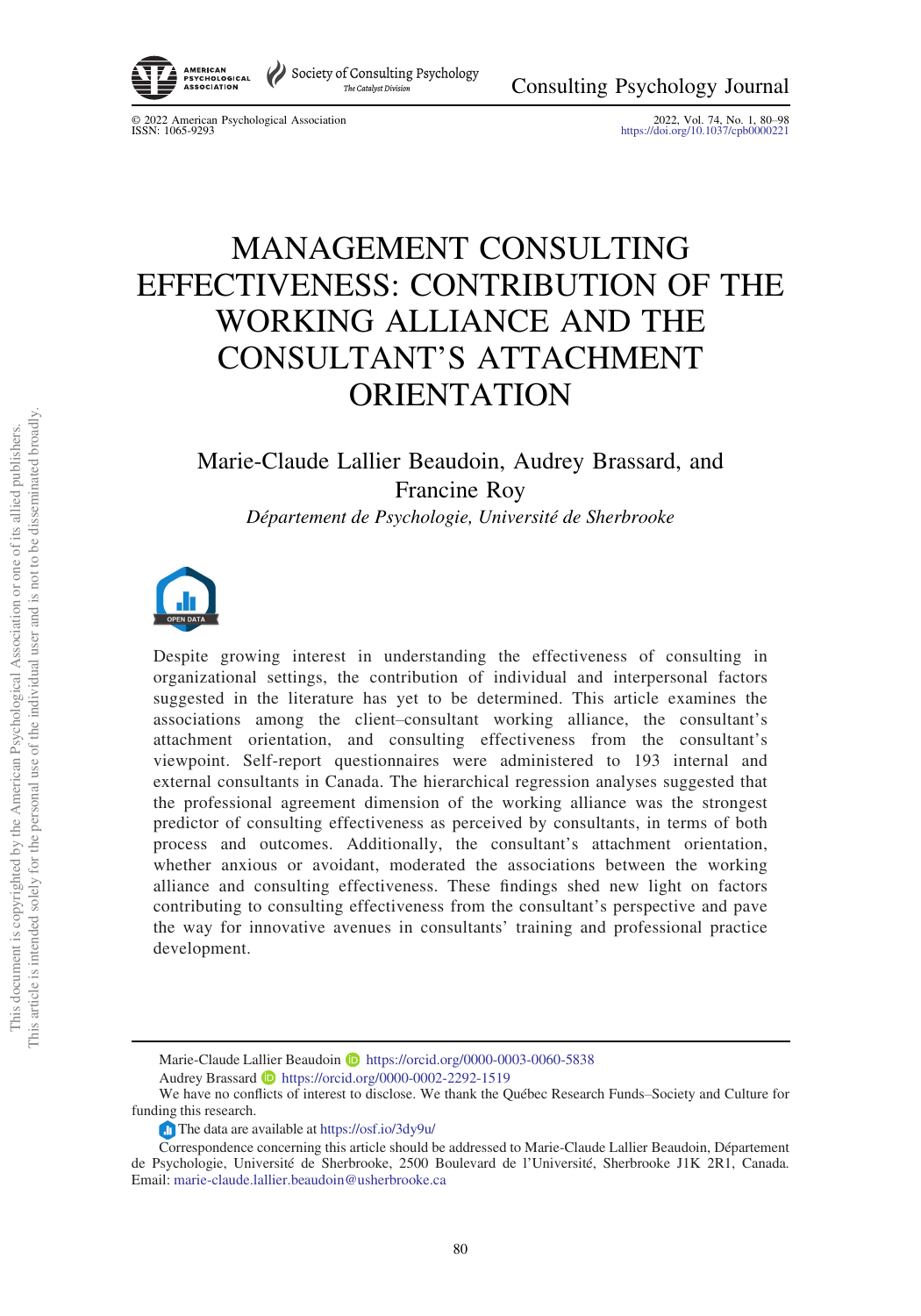#### What's It Mean? Implications for Consulting Psychology

The present study suggests that a stronger professional agreement (i.e., agreement on goal, tasks, roles, and responsibilities) between the consultant and the client leads to enhanced consulting processes and outcomes. Additionally, it provides new evidence suggesting the contribution of the consultant's attachment orientation to the association between the client–consultant relationship and consulting effectiveness.

Keywords: management consulting, consulting effectiveness, working alliance, attachment, consultant

Supplemental materials: <https://doi.org/10.1037/cpb0000221.supp>

After over a decade of steady growth, management consulting revenues decreased by 6.5% in 2020 in comparison to the 2019 figures amid the COVID-19 pandemic ([Mieles, 2021](#page-16-0)). Consultants, who typically face criticism given the uncertain nature of their work ([Sahir & Brutus, 2018\)](#page-17-0), are now subject to heightened pressure for quantifiable results in an increasingly remote, competitive, and volatile environment. It is therefore crucial to investigate factors that can foster effective consulting engagements in order to ensure the sustainability and relevance of the consulting industry. The literature suggests several predictive factors of consulting effectiveness, including the client's ownership and readiness to change [\(Appelbaum & Steed, 2005\)](#page-14-0) and the context of the intervention ([Roy, 2008\)](#page-17-1). Among these, two have received greater attention in the consulting literature: The client–consultant working alliance (e.g., [Ben-Gal & Tzafrir, 2011;](#page-14-1) [Kubr, 2002\)](#page-16-1) and the consultant's individual characteristics (e.g., [Appelbaum & Steed, 2005;](#page-14-0) [Banai & Tulimieri, 2013;](#page-14-2) [McLachlin, 1999](#page-16-2)).

For many, developing a sound working alliance between the client and the consultant is paramount to effective consulting ([Block, 2011;](#page-14-3) [Fullerton & West, 1996;](#page-15-0) [Marks, 2013;](#page-16-3) [Ulvila, 2000\)](#page-18-0). Although it has been shown that the client's perception of the working alliance dimensions is related to management consulting effectiveness [\(Marcotte-Dubuc, 2016](#page-16-4)), it remains unclear whether this is also true from the consultant's point of view.

If the consultant's knowledge, skills, and personality have been investigated as core ingredients for consulting effectiveness ([Banai & Tulimieri, 2013;](#page-14-2) [Bronnenmayer et al., 2016](#page-14-4)), consultants are also invited to gain a greater awareness of their own attachment orientation to better manage the consulting process [\(de Haan, 2012;](#page-15-1) [Walsh & Whittle, 2009\)](#page-18-1). Building on Bowlby'[s \(1982\)](#page-14-5) premise that threats perceived in social interactions can activate one's attachment system at any time (p. 259), researchers have extended the application of attachment theory to social and organizational settings ([Hazan & Shaver, 1990](#page-15-2); [Richards & Schat, 2011](#page-17-2); [Scrima et al., 2015](#page-18-2)). Although the results of these studies highlighted the contribution of attachment theory to several work-related dynamics, processes, and outcomes (see [Paetzold, 2015](#page-17-3), for a review), its implication in the context of management consulting is yet to be determined.

The current study examined the contribution of the working alliance and the consultant's attachment orientation to the effectiveness of management consulting from the consultant's perspective. The empirical examination of these factors has the potential of offering new insights into the theory and practice of management consulting and enhancing the quality of consulting services provided to organizations to the benefit of consultants and clients alike.

#### Management Consulting

Consulting, as practiced by industrial-organizational psychologists, is defined as a stepped process where the client and the consultant commit to the achievement of a common goal, taking action upon the organization's processes, resources, or structure ([Roy, 2008](#page-17-1); [Schein, 1999](#page-17-4)). Among the theoretical foundations of management (or business) consulting, Schein's model of process consultation is acknowledged as a prominent contribution to the field ([Cummings & Worley, 2014](#page-15-3); [Kubr,](#page-16-1)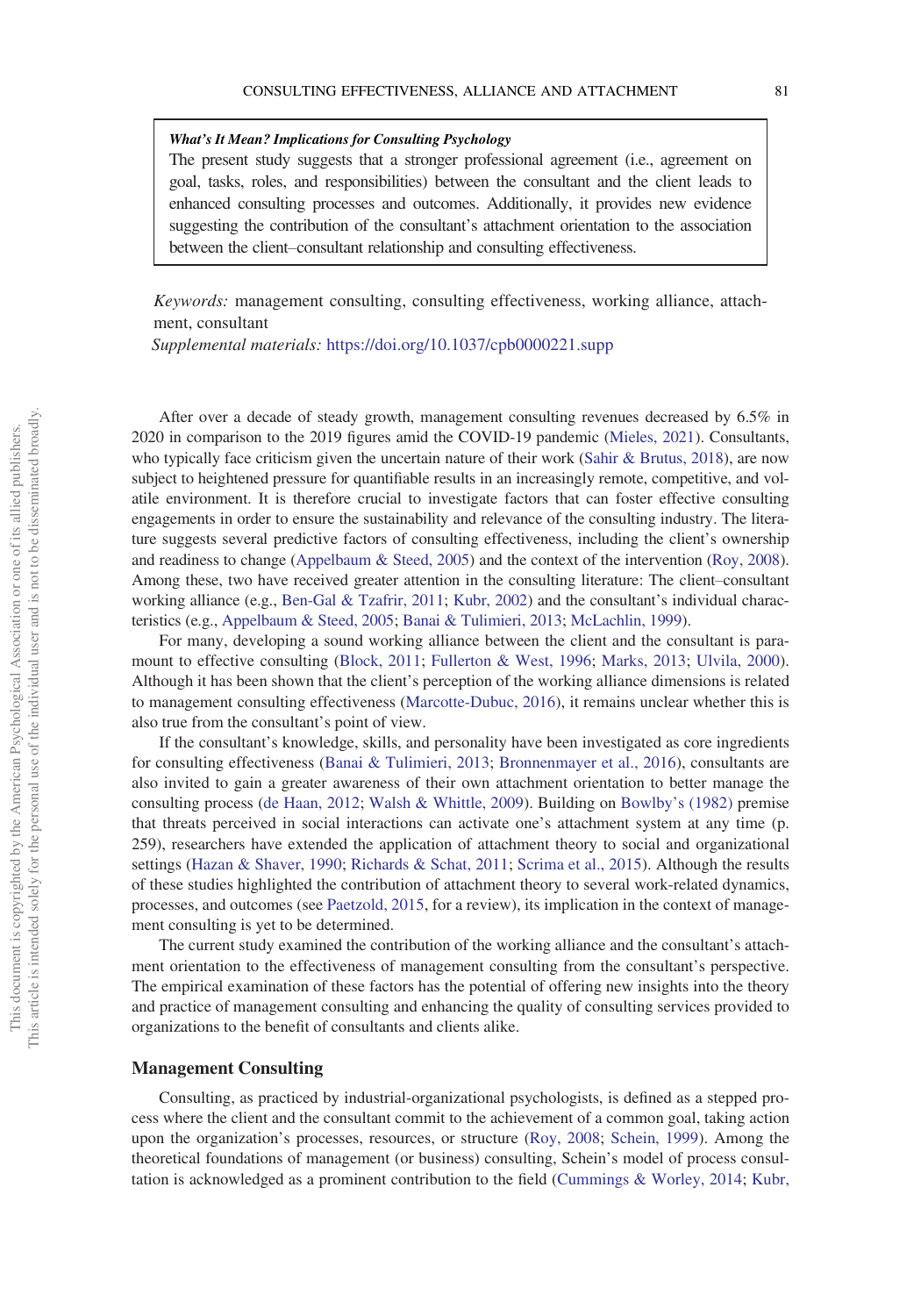[2002](#page-16-1); [McLachlin, 1999\)](#page-16-2). In contrast to the expert and doctor–patient models, process consultation, better understood as a philosophical stance, relies on the premise that the client knows more about the problematic situation than the consultant ever will ([Schein, 1999](#page-17-4)). The consultant's overriding aim is then to build a working relationship that enables the client to take ownership of the situation and its resolution ([Schein, 1997,](#page-17-5) [1999\)](#page-17-4). Although many recognize Schein's central contribution to the practice ([Gill & Whittle, 1993;](#page-15-4) [Lambrechts et al., 2009;](#page-16-5) [Saltzman, 2011\)](#page-17-6), his model has also been criticized for its anecdotal style, lack of empirical support, and little guidance on how to put the underlying principles into practice [\(Lalonde & Adler, 2015](#page-16-6); [Lapalme & Conklin, 2015\)](#page-16-7). In an attempt to provide a data-driven conceptualization of management consultinge success, [Bronnen](#page-14-4)[mayer et al. \(2016\)](#page-14-4) developed a model based on four concepts referring to the process (i.e., compliance with budget and schedule) and outcomes (i.e., degree of target achievement, profitability, and expansion and extension). Evidence stemming from recent studies ([Lallier Beaudoin et al., 2018;](#page-16-8) [Roy & Savoie, 2012\)](#page-17-7) also supports that the assessment of management consulting should rely on a joint evaluation of processes and outcomes.

#### The Working Alliance

Despite receiving considerable attention from scholars [\(Belkhodja et al., 2012;](#page-14-6) [Lalonde & Gilbert,](#page-16-9) [2016](#page-16-9); [Nikolova & Devinney, 2012\)](#page-17-8), the body of evidence on the client–consultant working alliance (or client–consultant relationship) remains fragmented and lacks consensus ([Cerruti et al., 2019\)](#page-15-5). Studies tend to be limited by a propensity to rely on exploratory perspectives (e.g., [Chelliah, 2010](#page-15-6); [Mohe & Seidl, 2011\)](#page-17-9) or to adopt restrictive conceptualizations focusing solely on trust (e.g., [Niko](#page-17-10)[lova et al., 2015](#page-17-10); [Solomonson, 2012](#page-18-3)). Considering current knowledge gaps in the field of management consulting, the clinical framework is used to inform the definition and conceptualization of the working alliance.

In clinical psychology, the working alliance (or therapeutic/helping alliance; [Horvath et al.,](#page-15-7) [2011](#page-15-7)) has been studied in depth (e.g., [Bordin, 1979;](#page-14-7) [Byrd et al., 2010](#page-15-8); [Horvath et al., 2011](#page-15-7)), and its relevance has transcended theoretical approaches [\(Horvath & Luborsky, 1993\)](#page-15-9). The working alliance is generally accepted as an important predictor of therapeutic change and therapy outcome ([Lambert & Barley, 2002](#page-16-10)). According to [Bordin \(1979\)](#page-14-7), the working alliance is generalizable to all types of relationships that involve a change agent and an individual seeking change, which includes work-related relationships ([North & Jensen, 2018](#page-17-11)). In organizational settings, [Roy \(2008\)](#page-17-1) defined the working alliance as a supportive and asymmetrical relational process through which the consultant assists the client in gaining a greater understanding of their emotions, cognitions, and behaviors in order to improve their situation. Accordingly, the working alliance was conceptualized and measured in three overarching dimensions: (a) professional agreement, (b) contributive exchanges, and (c) interpersonal compatibility [\(Roy et al., 2016\)](#page-17-12). The dimension of professional agreement refers to the level of collaboration, commitment, and accord on goals and tasks. Contributive exchanges are defined in terms of levels of trust, transparency, and openness in the communication process, and *interpersonal compatibility* refers to the emotional and personal bond (i.e., the "fit") between the client and the consultant.

#### Working Alliance and Management Consulting Effectiveness

The capacity to build a strong working alliance with a client is deemed as a core component of management consulting effectiveness that facilitates the intervention (e.g., [Block, 2011](#page-14-3); [Lescarbeau et](#page-16-11) [al., 2003;](#page-16-11) [Roy, 2008\)](#page-17-1). However, evidence supporting this association is scarce and tends to be limited to subjective measures of consulting success or client satisfaction (e.g., [Ben-Gal & Tzafrir,](#page-14-1) [2011](#page-14-1); [Bronnenmayer et al., 2016](#page-14-4); [Fullerton & West, 1996](#page-15-0)).

In a study conducted among 46 client–consultant dyads, [Ben-Gal and Tzafrir \(2011\)](#page-14-1) found that the dyad's perception of trust (as a dimension of the client–consultant relationship) is positively associated with commitment to change, which is in turn associated with perceived success in organizational change. [Marcotte-Dubuc \(2016\)](#page-16-4), using a sample of 88 clients, found strong associations (rs = from .54 to .86) between dimensions of the working alliance (professional agreement, reciprocity,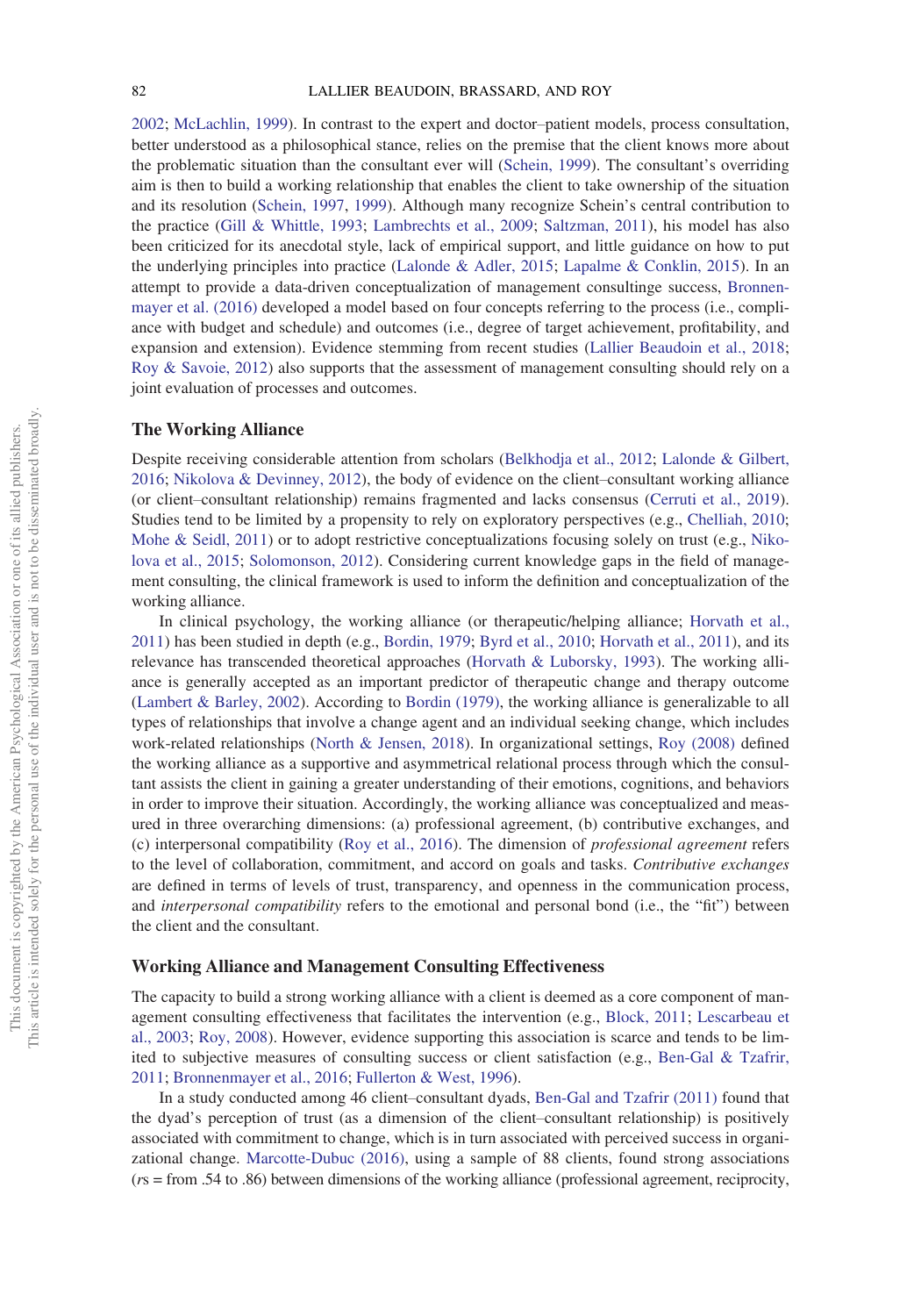and interpersonal compatibility) and the efficacy of the consulting process. Also, interpersonal compatibility was associated with positive outcomes  $(r = .45)$ . Although focused on the client's perspective, her findings provided empirical support for the association between working alliance and management consulting effectiveness. In the career-counseling context, [Masdonati et al. \(2014\)](#page-16-12) observed that ratings of the working alliance (tasks dimension), measured with the Working Alliance Inventory (WAI; [Horvath & Greenberg, 1989\)](#page-15-10), moderated and mediated the growth in consulting effectiveness scores among a sample of 188 clients. Although the utilization of the WAI may be inadequate in consulting settings given its underrepresentation of the client–consultant professional partnership, these results suggest the important role the working alliance is playing in predicting consulting effectiveness.

The conclusions and limitations of these studies encourage further exploration of the associations between the working alliance and management consulting effectiveness from the consultant's perspective, with the use of context-specific measures able to capture the complexity of the working alliance. Moreover, since the establishment of a good working alliance is of critical importance for practitioners and is deeply rooted in an array of knowledge, skills, and personality on the behalf of the consultant ([Schein, 1999\)](#page-17-4), the contribution of individual characteristics, such as the consultant's attachment orientation, should be considered.

#### Attachment Theory

First introduced by [Bowlby \(1982\),](#page-14-5) attachment is defined as an innate system by which individuals actively seek the support of a significant other in times of need. Forged in early interactions, the unconscious and tacit attachment orientation (secure or insecure) tends to remain relatively stable, thus affecting the way one engages in relationships throughout their life ([Bowlby, 1973](#page-14-8)). Since one's attachment system can be activated at any time in social interactions [\(Bowlby, 1988](#page-14-9); [Miku](#page-17-13)[lincer et al., 2002\)](#page-17-13), adult attachment is conceptualized by representations of self and others (positive or negative) on two orthogonal axes, namely anxiety and avoidance [\(Brennan et al., 1998](#page-14-10)). Anxious attachment is typical of a negative representation of self, leading to a fear of rejection and approvalseeking behaviors due to a sense of worthlessness. Avoidant attachment is defined by a negative representation of others, perceived as untrustworthy, resulting in an emotional withdrawal from close relationships and a tendency for self-reliance [\(Mikulincer & Shaver, 2016\)](#page-16-13). Individuals who display negligible amounts of anxiety and avoidance are described as securely attached ([Bartholo](#page-14-11)[mew & Horowitz, 1991\)](#page-14-11). In the last decades, researchers extended the application of attachment theory to social and organizational settings [\(Hazan & Shaver, 1990](#page-15-2); [Richards & Schat, 2011;](#page-17-2) [Ronen](#page-17-14) [& Mikulincer, 2012;](#page-17-14) [Scrima et al., 2015](#page-18-2)). Findings from literature reviews indicated that attachment is related to organizational behaviors ([Harms, 2011](#page-15-11)), processes [\(Paetzold, 2015](#page-17-3)) and outcomes ([Yip](#page-18-4) [et al., 2018\)](#page-18-4). Yet the contribution of attachment to management consulting remains unexplored.

In their seminal work studying attachment and workplace-related attitudes and outcomes, [Hazan](#page-15-2) [and Shaver \(1990\)](#page-15-2) found that securely attached individuals approached work with a positive mindset, were more satisfied with work relationships, and reported higher levels of job satisfaction. Conversely, anxious individuals were less satisfied with their job and felt more underestimated by their coworkers. Avoidant individuals reported less satisfaction with their job performance and more conflictual work relationships. Since then, a substantive body of research supported the associations between attachment and work relationships (e.g., [Hardy & Barkham, 1994;](#page-15-12) [Scrima et al., 2015\)](#page-18-2) and job-related outcomes (e.g., [Neustadt et al., 2011;](#page-17-15) [Ronen & Zuroff, 2017\)](#page-17-16). Attachment security has been found to foster prosocial behaviors ([Little et al., 2011\)](#page-16-14), work relationships ([Hardy & Barkham,](#page-15-12) [1994](#page-15-12); [Simmons et al., 2009](#page-18-5)), and organizational commitment ([Meredith et al., 2011](#page-16-15)). In contrast, attachment-related insecurities can interfere with adaptive coping mechanisms [\(Little et al., 2011](#page-16-14); [Richards & Schat, 2011](#page-17-2)), disrupt work relationships [\(Leiter et al., 2015](#page-16-16); [Scrima et al., 2015\)](#page-18-2), and lead to lower levels of organizational commitment ([Meredith et al., 2011\)](#page-16-15).

In view of the fact that attachment has been shown to have a unique contribution to workrelated dynamics and outcomes beyond personality traits (e.g., [Neustadt et al., 2011](#page-17-15); [Popper et al.,](#page-17-17) [2004](#page-17-17)), and that attachment orientations shape interpersonal interactions whether there is an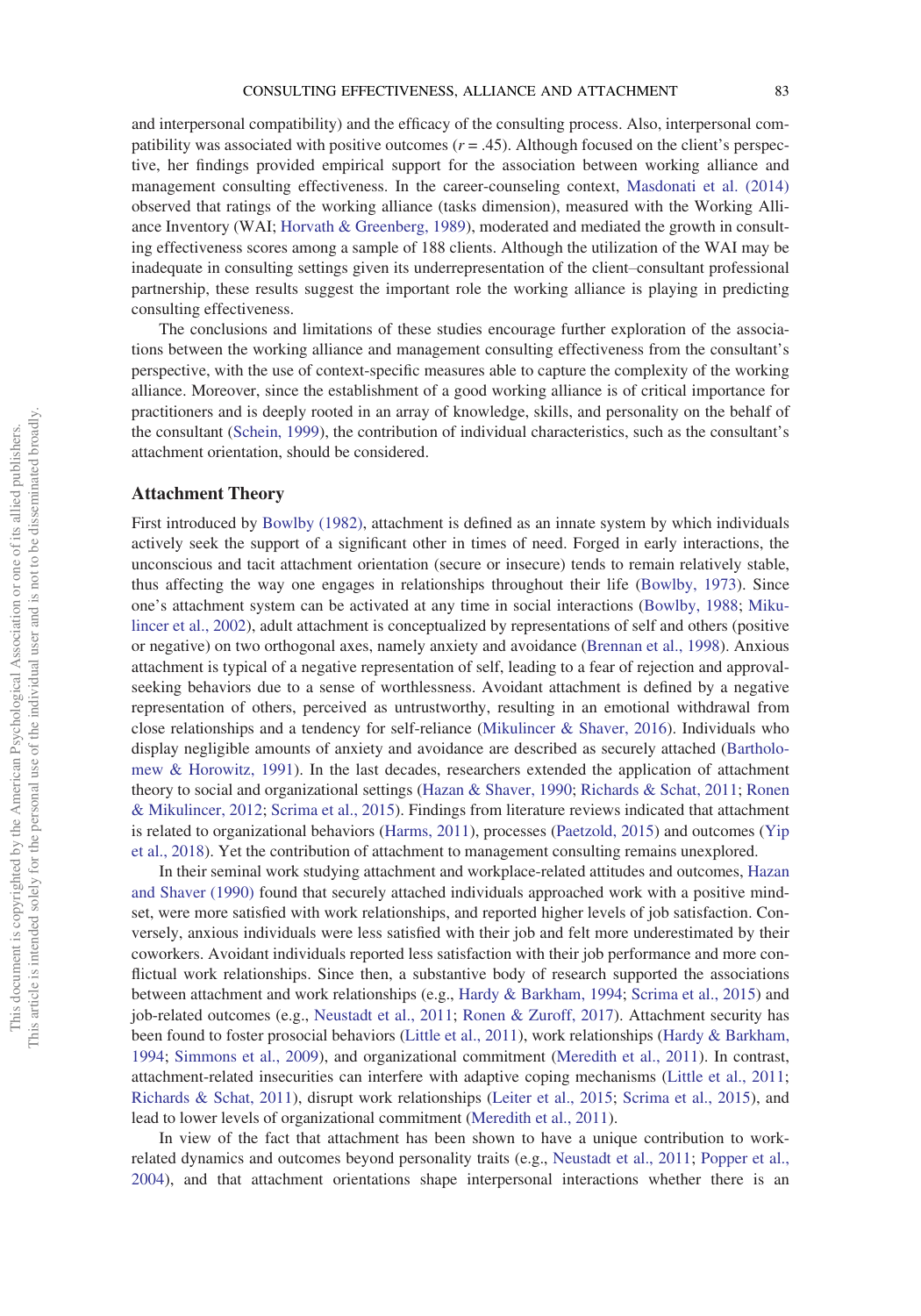attachment bond or not [\(Mikulincer & Shaver, 2016](#page-16-13)), the attachment framework may provide important insights on client–consultant engagements. More specifically, attachment orientation, as a lens through which one views themselves and others, could mitigate perceptions of social relationships and organizational dynamics and outcomes ([Leiter et al., 2015](#page-16-16); [Yip et al., 2018\)](#page-18-4).

## Attachment as Moderator of the Relationship Between the Working Alliance and Management Consulting Effectiveness

Because the effectiveness of consulting engagements can be disputable [\(Sahir & Brutus, 2018\)](#page-17-0), there is a need to identify potential moderators that can mitigate effective interventions. The attachment framework appears to be highly relevant for management consulting studies, with authors suggesting that an implicit underlying need for emotional support is almost always embedded in the client's initial demand [\(Kakabadse et al., 2006;](#page-15-13) [Lundberg & Young, 2001](#page-16-17)). To effectively support their clients, consultants are encouraged to be sensitive and empathetic, to facilitate emotional expression, and to prioritize the client's needs above their own [\(Banai & Tulimieri, 2013](#page-14-2); [Lundberg](#page-16-17) [& Young, 2001](#page-16-17)). However, individuals presenting attachment-related insecurities have been found to be less empathetic and less capable of adopting someone else's perspective ([Cassidy & Shaver,](#page-15-14) [2016](#page-15-14)). In particular, avoidant individuals are less comfortable with closeness and disclosure of personal information ([Anders & Tucker, 2000](#page-14-12); [Mikulincer & Shaver, 2016\)](#page-16-13). Not only is attachment seen as the foundation for the development of social and relationship skills [\(Manning, 2003](#page-16-18)), but the capacity to adequately support someone else depends on one's own sense of attachment security ([Mikulincer & Shaver, 2016\)](#page-16-13). Consequently, the way that a consultant reacts to their client's needs could be affected by their own attachment orientation, hence the importance of further assessing the contribution of the latter on the consulting practice. Although many authors [\(de Haan, 2012;](#page-15-1) [Drake,](#page-15-15) [2009](#page-15-15); [Whittle & Izod, 2014\)](#page-18-6) have invited consultants to consider their attachment orientation, as well as the client's, as a strategy to better navigate difficult situations in consulting relationships, these practical recommendations have yet to be translated into the empirical investigation of the role of attachment orientation in management consulting interventions.

### Objectives and Hypotheses

The aim of this study was to investigate the contribution of the working alliance and the consultant's attachment to the effectiveness of management consulting. Albeit popular among practitioners ([Block, 2011](#page-14-3); [Kubr, 2002;](#page-16-1) [Schein, 2016\)](#page-17-18), the assumption that a good working alliance is critical in achieving an effective consulting intervention has received limited empirical support to date, with most studies focusing solely on the clients' perspective (e.g., [Ben-Gal & Tzafrir, 2011;](#page-14-1) [Simon &](#page-18-7) [Kumar, 2001](#page-18-7)).Therefore, in this study we focused on the perspective of the consultant, because they are responsible for establishing the working alliance [\(Ulvila, 2000\)](#page-18-0) and they have influence on the evaluation of the consultation's process and success [\(Cerruti et al., 2019](#page-15-5)). The following hypothesis was proposed:

Hypothesis  $I(H)$ : From the consultant's viewpoint, the working alliance will be positively related to consulting effectiveness.

Given (a) the significance of the client–consultant relationship in management consulting literature [\(Cerruti et al., 2019](#page-15-5)), (b) the negative associations between attachment insecurities and work performance (e.g., [Neustadt et al., 2011\)](#page-17-15), and (c) the fact that attachment is recognized as being relationship-specific ([Ravitz et al., 2010](#page-17-19)), the consultant's attachment might interact with the quality of the working alliance in predicting the effectiveness of management consulting. For instance, anxious individuals, through hyperactivation of the attachment system, tend to long for proximity and validation, while being hypersensitive to signs of rejection [\(Mikulincer & Shaver, 2016\)](#page-16-13). In management consulting settings, anxious consultants could overinvest their relationships with their clients, excessively seek reassurance, and worry about the reciprocity of the relationship. These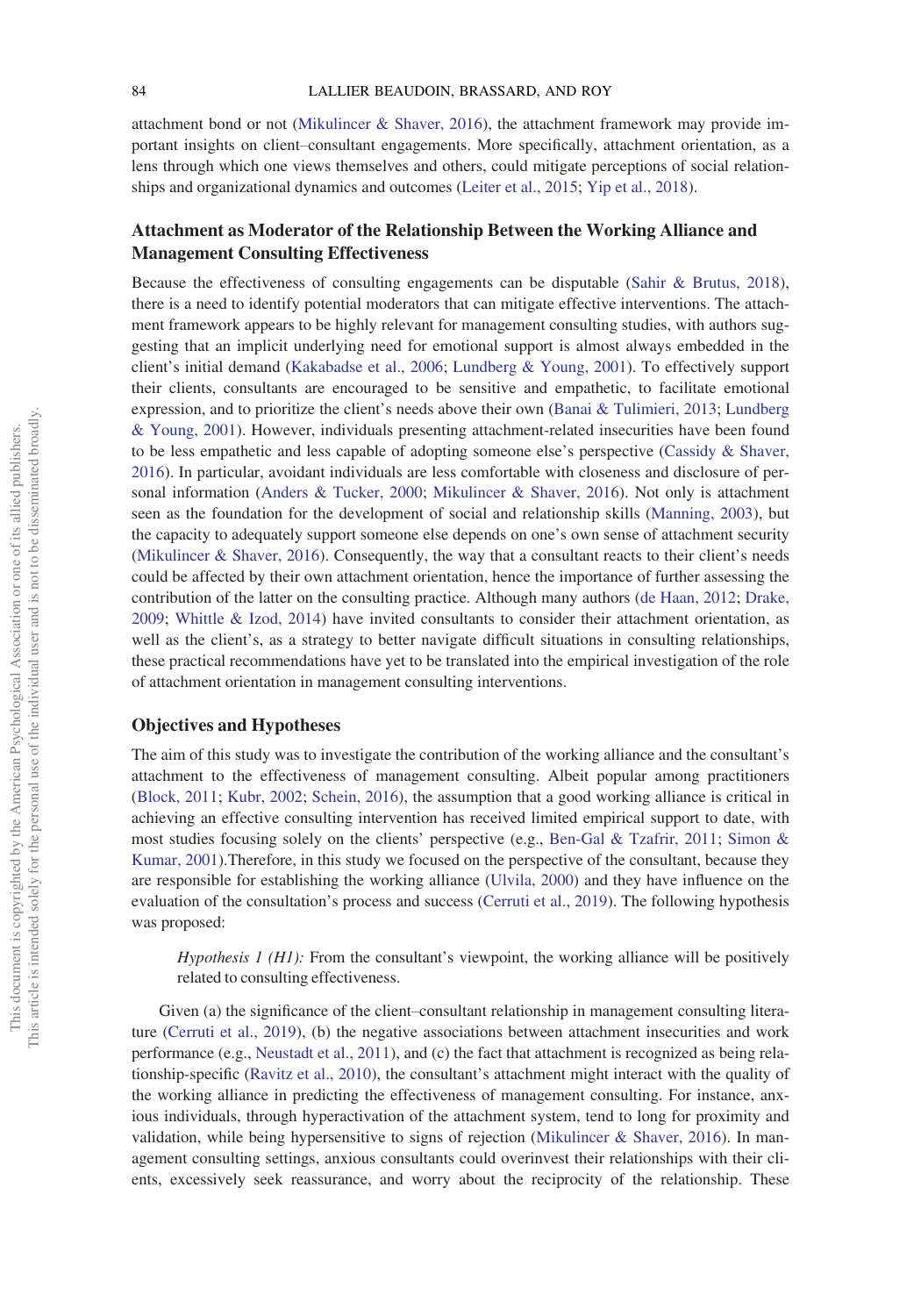insecurities could have a detrimental effect on consulting effectiveness, especially when paired with a poor alliance.

 $Hypothesis 2 (H2)$ : The consultant's anxious attachment will moderate the association between the working alliance and consulting effectiveness from the consultant's viewpoint.

For their part, avoidant individuals, using deactivation strategies, tend to deny their needs for proximity, value self-reliance, and avoid interpersonal closeness ([Kaitz et al., 2004;](#page-15-16) [Mikulincer &](#page-16-19) [Shaver, 2012](#page-16-19)). In the consultation setting, it could be argued that consultants presenting avoidant attachment could keep their client at distance and show discomfort with the dyadic nature of the rapport, which could be particularly detrimental to the consulting processes and outcomes.

Hypothesis  $3$  (H3): The consultant's avoidant attachment will moderate the association between the working alliance and consulting effectiveness from the consultant's viewpoint.

#### Method

#### Participants

Participants were 193 French Canadian management consultants: 104 women (53.9%) and 89 men (46.1%), working as internal consultants (18.7%,  $n = 36$ )—that is, advisory role on the payroll of an organization—or as external consultants  $(81.3\%, n = 157)$ —that is, self-employed or affiliated to a consulting firm. The sample size exceeded the recommended size of 77 participants warranted by G\*Power software [\(Faul et al., 2007](#page-15-17)) for 80% statistical power (three predictors regression, medium effect size, 5% significance level). Aged between 24 and 74 years old  $(M =$ 46.85,  $SD = 11.41$ ), the majority of the participants (60.2%) reported having more than 10 years of experience as a consultant ( $M = 15.05$ ,  $SD = 9.94$ ). In observance of the inclusion criteria, all participants have been involved as the principal consultant on a specific consulting engagement with a client for a minimum of eight sessions performed over the last 5 years. Based on an adaptation of [Foucher and Leduc](#page-15-18)'s (2008) categorization, [Table 1](#page-5-0) shows that the majority of the consultants worked on organizational-development interventions  $(53.3\%, n = 103)$ .

#### **Instruments**

# $\sum$

Consulting effectiveness was assessed by the consultant's version of the Consulting Effectiveness Questionnaire (CEQ-CO; [Lallier Beaudoin et al., 2018](#page-16-8)). This 14-item instrument, rated on a 5-point

<span id="page-5-0"></span>Table 1

Type of Consulting Activities and Frequency

| Consulting activities                                                | n   | %       |
|----------------------------------------------------------------------|-----|---------|
| Recruitment and selection                                            |     |         |
| (e.g., development of recruitment and selection processes and tools) | 23  | 11.90%  |
| Organizational diagnosis and development                             |     |         |
| (e.g., organizational-change facilitation)                           | 103 | 53.30%  |
| Training and development                                             |     |         |
| (e.g., development and implementation of training programs)          | 30  | 15.50%  |
| Psychological well-being at work                                     |     |         |
| (e.g., development of programs to improve employee)                  |     |         |
| well-being and engagement)                                           | 9   | 4.70%   |
| Coaching and career development                                      |     |         |
| (e.g., design and implementation of corporate                        |     |         |
|                                                                      | 28  | 14.60%  |
| <b>TOTAL</b>                                                         | 193 | 100.00% |
| coaching programs)                                                   |     |         |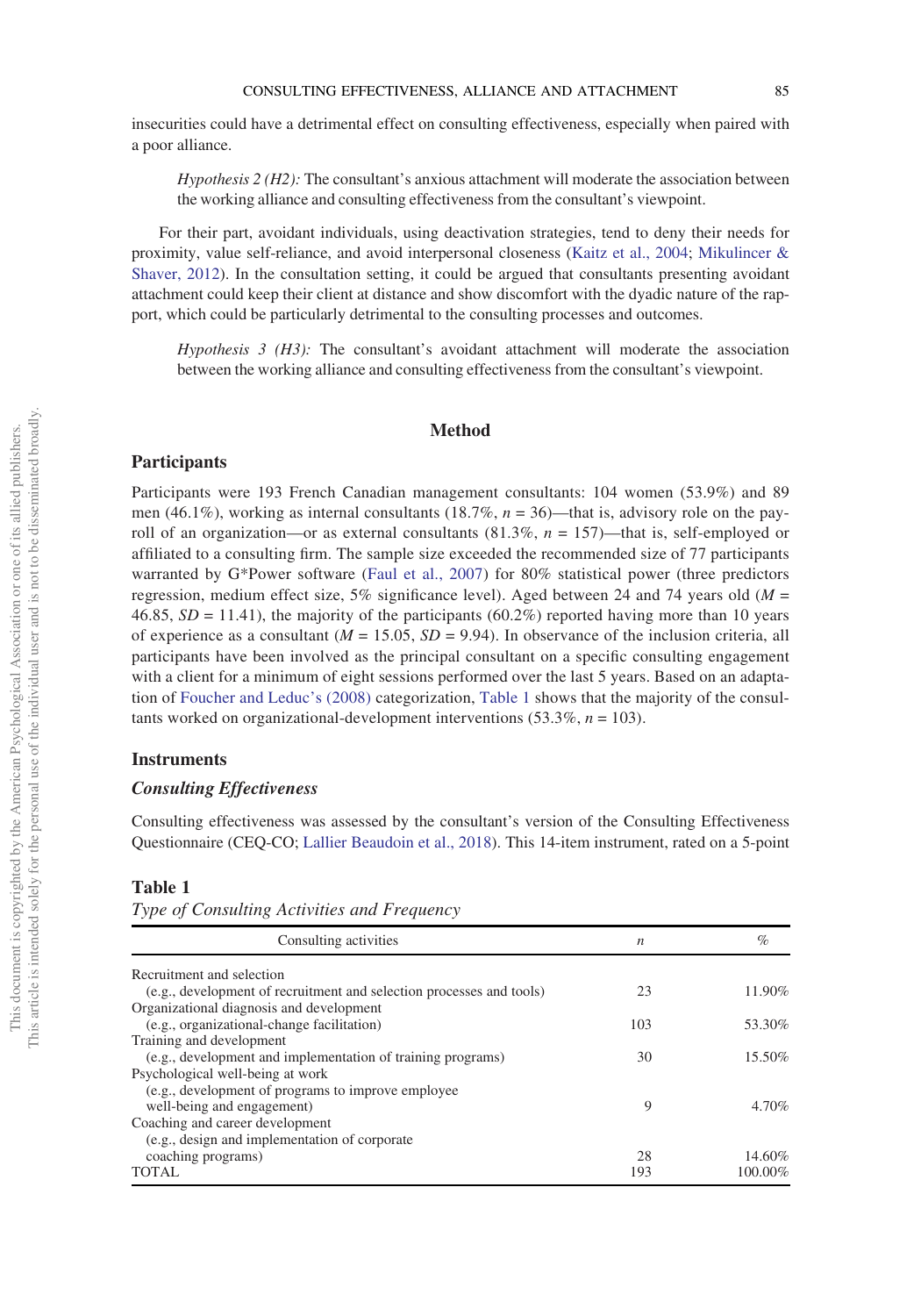#### 86 LALLIER BEAUDOIN, BRASSARD, AND ROY

Likert scale, validated among a sample of internal and external consultants, measures two criteria: value-added outcomes (4 items, e.g., "The intervenation added value to the organization") and process quality (10 items, e.g., "The consultant's analysis is relevant"). Cronbach's alpha values of the CEQ-CO ( $\alpha$  = .85) and its criteria ( $\alpha_{Outcomes}$  = .74;  $\alpha_{Process}$  = .81) are similar to those reported by [Lallier Beaudoin et al. \(2018\)](#page-16-8) in their first sample.

#### Working Alliance

The working alliance was assessed with the consultant version of the Client–Consultant Relationship (CCR-CO; [Roy et al., 2016](#page-17-12)). Its three dimensions (professional agreement, contributive exchanges, and interpersonal compatibility) are measured by 26 items on a 5-point scale. Similar to those reported by [Roy et al. \(2016\),](#page-17-12) the alpha values of the CCR-CO ( $\alpha$  = .92) and its dimensions of professional agreement ( $\alpha$  = .84), contributive exchanges ( $\alpha$  = .77), and interpersonal compatibility  $(\alpha = .83)$  are satisfactory.

#### **Attachment**

The consultants' attachment orientation is measured by an adaptation of the ECR-12 [\(Lafontaine et](#page-16-20) [al., 2016](#page-16-20)), a short version of the Experiences in Close Relationships (ECR: [Brennan et al., 1998\)](#page-14-10) replacing the terms referring to the romantic partner by "others at work." In the absence of a French-validated and work-specific measure, the robust psychometrics properties of the ECR, when stripped of its references to romantic partners, makes it a valuable alternative for studies in organizational settings [\(Richards & Schat, 2011](#page-17-2); [Yip et al., 2018\)](#page-18-4). The ECR-12, validated in French across multiple samples [\(Lafontaine et al., 2016](#page-16-20)), measures dimensions of attachment-related insecurity, namely avoidance, and anxiety, on two 6-item scales. The alpha values ( $\alpha_{\text{avoidance}} = .71$ ;  $\alpha_{\text{anxiety}} =$ .82) are similar to those of [Lafontaine et al. \(2016\).](#page-16-20)

Accompanying the research questionnaires were a sociodemographic questionnaire assessing age, sex, role, and geographical location and the French version of the Marlowe-Crowne Social Desirability Scale (MCSD Form C; [Crowne & Marlowe, 1960;](#page-15-19) [Reynolds, 1982\)](#page-17-20). The 13 true-orfalse items of the MCSD Form C allow to control for social desirability by describing socially reproved although frequent behaviors (e.g., "I am sometimes irritated by people who ask favors of me"), as well as behaviors that are socially accepted but rarely practiced consistently (e.g., "No matter who I'm talking to, I'm always a good listener"). In view of the dichotomous nature of the data, the Kuder–Richardson formula 20 was used to calculate the alpha value. It showed a passable internal consistency coefficient of .63 (after the withdrawal of item #3), inferior to the coefficients varying from .74 and .76 reported by [Greenberg and Weiss \(2012\)](#page-15-20) and by [Reynolds \(1982\)](#page-17-20). Item 3 was removed from all subsequent analyses.

#### Procedure

Participants were recruited voluntarily through personalized email invitations sent via public business-contact information and social networks. Business managers from the public and private sectors were also contacted and encouraged to share the invitation with their internal consultants. The research questionnaires, hosted on the SurveyMonkey platform, were completed online ( $M = 30$ min.). Before accessing the questionnaires, consultants electronically provided their consent and certified their compliance with the inclusion criteria. Ethics approval had been granted by the researchers' affiliated institution.

#### Analysis Strategy

To test the associations among working alliance dimensions and consulting effectiveness criteria, multiple linear regressions were conducted. Moderation analyses were then conducted to test whether the consultant's attachment orientation plays a moderating role between the working alliance and consulting effectiveness. When testing for the moderating role of anxiety, avoidance was inserted in the analysis as a covariate and vice versa. The analyses' statistical assumptions and results are presented below.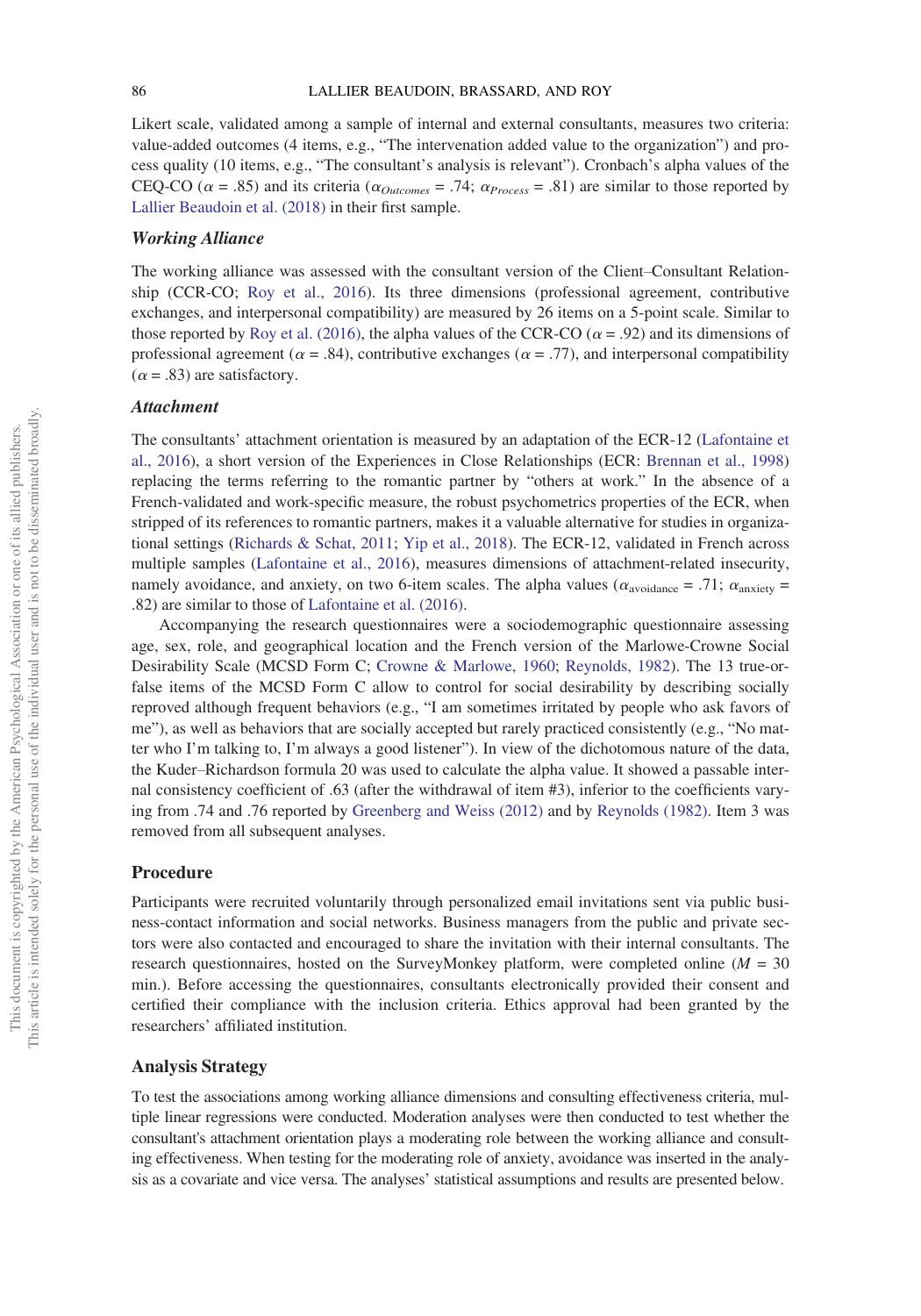#### **Results**

#### Preliminary Analyses

One hundred ninety-three questionnaires ( $n = 193$ ) were admissible out of the 284 questionnaires collected (retention rate: 67.96%). Of the 91 deleted questionnaires, 50 were incomplete, 40 did not meet the inclusion criteria, and one presented an erratic pattern of response. Based on a negligible missing-data percentage (.39%) and Little'[s \(1988\)](#page-16-21) MCAR test ( $p = .265$ ) supporting the randomness of the missing data, a multiple imputation of the missing values was performed in SPSS. Examination of the distributions showed that only contributive exchanges presented skewness and kurtosis values superior to 2 (see [Table 2](#page-8-0)), warranting to estimate confidence intervals around the regression coefficients. Bivariate correlations (see [Table 2](#page-8-0)) supported the absence of multicollinearity with no coefficients larger than .80 among the studied predictors [\(Field, 2013](#page-15-21)).

To determine the relevance of controlling for potentially confounding variables, Pearson correlations between studied variables and all sociodemographic variables were computed. Results showed that consultants' age was significantly related to process quality ( $r = .316$ ,  $p < .001$ ), professional agreement ( $r = .288$ ,  $p = .002$ ) and contributive exchanges ( $r = .169$ ,  $p = .019$ ). Also, social desirability was significantly related to process quality ( $r = .338$ ,  $p < .001$ ), value-added outcomes ( $r = .187$ ,  $p = .009$ ), professional agreement ( $r = .228$ ,  $p = .001$ ), and contributive exchanges ( $r = .222$ ,  $p = .002$ ). Thus, subsequent analyses included age and social desirability as covariates. Age was also positively related to social desirability ( $r = .331$ ,  $p < .001$ ). Point-biserial correlations showed that gender was not related to any of the studied variables. Harman's single-factor test was run on all items of the CEQ-CO and CCR-CO and revealed that observed variables shared less than 50% of the variance (EV = 26.815%), suggesting the absence of data contamination due to common-method bias.

#### Working Alliance and Management Consulting Effectiveness

Three hierarchical multiple linear regressions were conducted to examine associations among the working alliance dimensions and, successively, (a) process quality, (b) value-added outcomes, and (c) overall consulting effectiveness scores. For all tested models, age and social desirability were introduced in the first step, followed by the three working alliance dimensions in the second step. Homoscedasticity and residual linearity assumptions, as well as the absence of extreme multivariate values, were met.

The regression results are summarized in [Table 3](#page-9-0). All models were significant at the first step in predicting consulting effectiveness and its criteria, and the introduction of the working alliance dimensions at the second step added from 25.7 to 33.2% of explained variation. When the three working alliance dimensions were considered simultaneously, only the professional agreement significantly explained the consulting effectiveness mean score, as well as each of its criteria, with unique explained variation ranging from 11.8 to 16.9%. Neither the contributive exchanges nor interpersonal compatibility significantly explained consulting effectiveness, beyond professional agreement. Although professional agreement stood out as the only predicting factor, these results overall supported Hypothesis 1, suggesting that working alliance is significantly associated with consulting effectiveness as perceived by the consultants.

#### Moderating Role of Attachment

Analyses testing the moderating role of the consultant's attachment in the association between the working alliance and consulting effectiveness were performed using Hayes'[s \(2018\)](#page-15-22) PROCESS macro with SPSS 27, allowing for the estimation of confidence intervals among 1,000 random samples. Two significant moderation models were found. The first model revealed that the consultant's anxious attachment moderates the association between the contributive exchanges (working alliance dimension) and consulting outcomes ( $F(6, 186) = 7.549$ ,  $p < .001$ ,  $R^2 = .196$ ). There was a direct negative relationship between anxiety and outcomes (see [Table 4\)](#page-10-0); however, this association was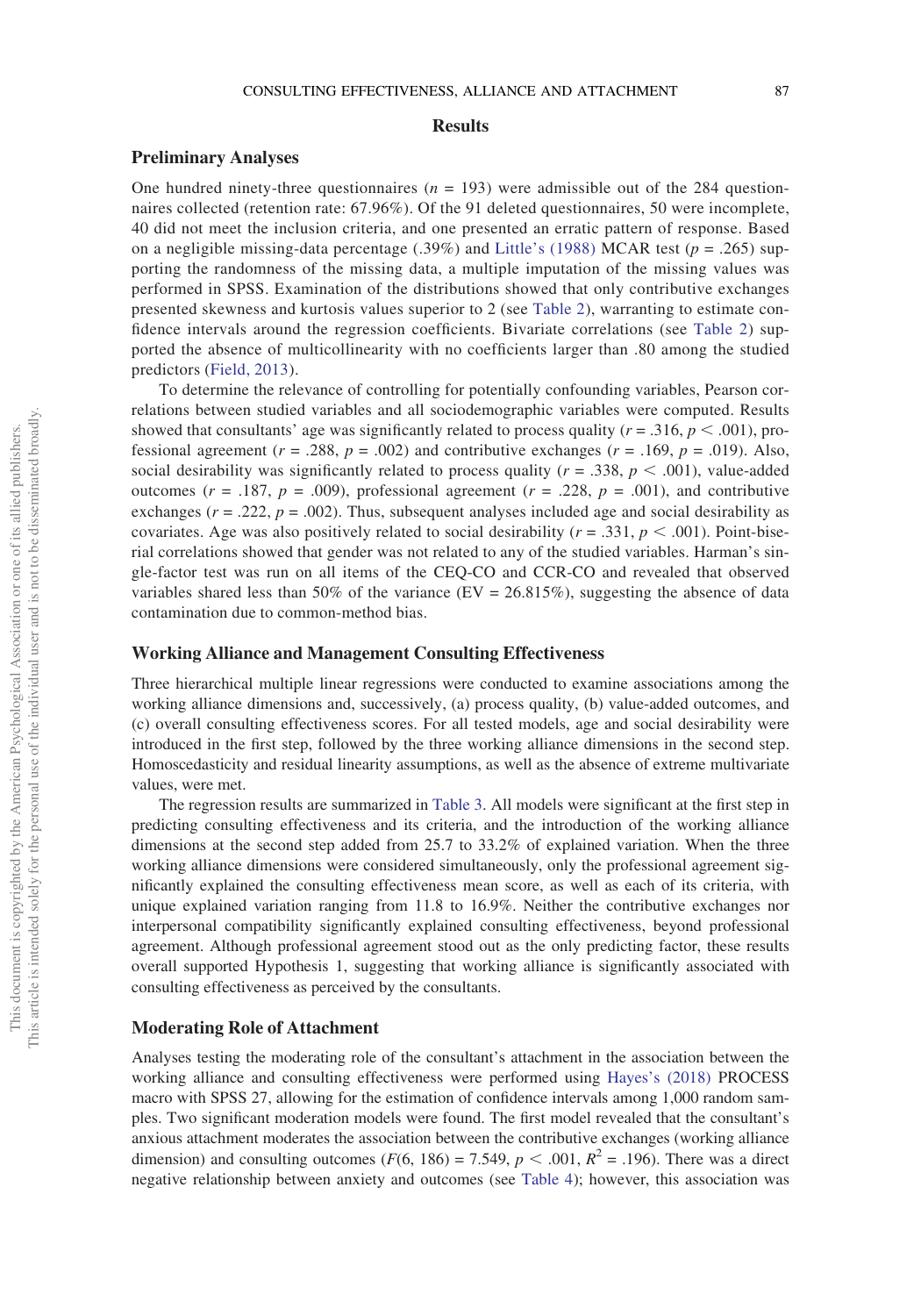### 88 LALLIER BEAUDOIN, BRASSARD, AND ROY

<span id="page-8-0"></span>

| Descriptive and Bivariate Correlations Between Main Variables |            |                  |                                                                           |                                  |   |                          |             |                                                           |                                              |                                    |                                                     |          |                                                                                                            |
|---------------------------------------------------------------|------------|------------------|---------------------------------------------------------------------------|----------------------------------|---|--------------------------|-------------|-----------------------------------------------------------|----------------------------------------------|------------------------------------|-----------------------------------------------------|----------|------------------------------------------------------------------------------------------------------------|
| Variables                                                     |            | S <sub>D</sub>   | <b>Skew</b>                                                               | Kurtosis                         |   | $\sim$                   | $\tilde{c}$ | $\overline{4}$                                            | $\frac{5}{2}$                                | $\circ$                            |                                                     | $\infty$ |                                                                                                            |
| CEQ-CO                                                        |            |                  |                                                                           |                                  | I | 822**                    |             |                                                           |                                              |                                    |                                                     |          |                                                                                                            |
| 2. Process quality                                            | -17        |                  |                                                                           |                                  |   | $\overline{\phantom{a}}$ | $553***$    |                                                           |                                              |                                    |                                                     |          |                                                                                                            |
| 3. Value-added outcomes                                       |            |                  |                                                                           |                                  |   |                          |             | $\begin{array}{c} 417** \\ 521** \\ 418** \\ \end{array}$ |                                              |                                    |                                                     |          |                                                                                                            |
| 4. CCR-CO                                                     | 151        | s<br>20000000001 | $-1.12$<br>$-1.28$<br>$-1.29$<br>$-1.79$<br>$-1.79$<br>$-1.79$<br>$-0.86$ | 1.06<br>1.07888805<br>1.00888055 |   |                          |             |                                                           | $641***$<br>$617***$<br>$536***$<br>$536***$ | 463**<br>466**<br>574***<br>572*** | $353**$<br>$371**$<br>$376**$<br>$516**$<br>$665**$ |          | $-0.05$<br>$-0.05$<br>$-0.05$<br>$-0.05$<br>$-0.05$<br>$-0.05$<br>$-0.05$<br>$-0.05$<br>$-0.05$<br>$-0.05$ |
| 5. Professional agreement                                     | $\dot{\S}$ |                  |                                                                           |                                  |   |                          |             |                                                           |                                              |                                    |                                                     |          |                                                                                                            |
| 6. Contributive exchanges                                     | 4.69       |                  |                                                                           |                                  |   |                          |             |                                                           |                                              |                                    |                                                     |          |                                                                                                            |
| 7. Interpersonal compatibility                                | 15         |                  |                                                                           |                                  |   |                          |             |                                                           |                                              |                                    |                                                     |          |                                                                                                            |
| 3. Avoidance                                                  | $\approx$  |                  |                                                                           |                                  |   |                          |             |                                                           |                                              |                                    |                                                     |          |                                                                                                            |
| 9. Anxiety                                                    |            |                  |                                                                           |                                  |   |                          |             |                                                           |                                              |                                    |                                                     |          |                                                                                                            |
| * $p < .05$ . ** $p < .001$ .                                 |            |                  |                                                                           |                                  |   |                          |             |                                                           |                                              |                                    |                                                     |          |                                                                                                            |

Table 2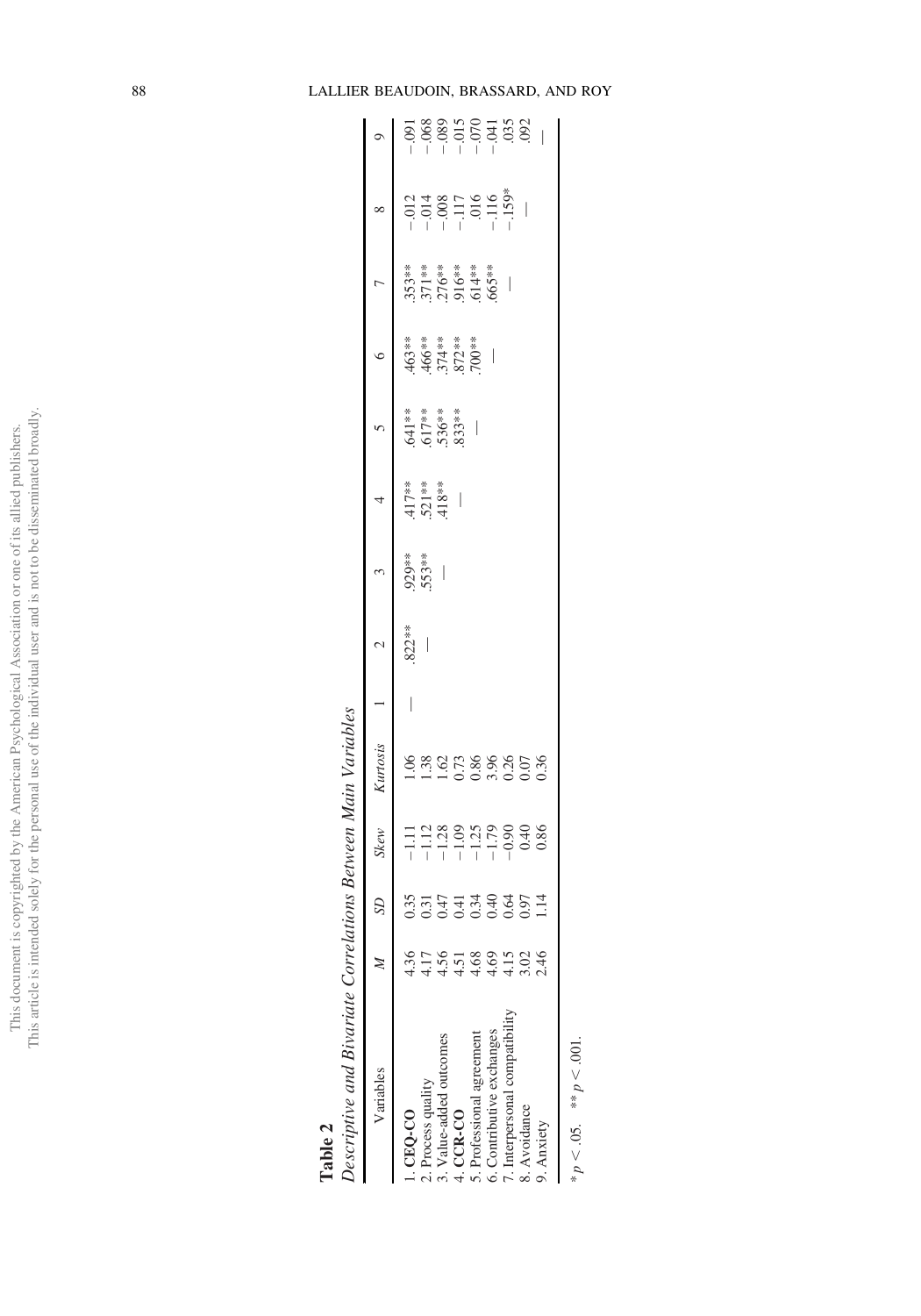# Table 3<br>Multiple

| $\tilde{z}$<br>ξ |
|------------------|
|                  |
| j                |
|                  |
|                  |
|                  |
|                  |
|                  |
|                  |
|                  |
| Ĭ.               |
| į                |
|                  |
| j                |
|                  |
|                  |
|                  |
|                  |
| j                |
|                  |
| Ĭ.               |
|                  |
|                  |
| ļ                |
|                  |
|                  |
|                  |
|                  |
|                  |
|                  |
| I                |
|                  |
|                  |
|                  |
| J                |
|                  |
| I                |
|                  |
|                  |
|                  |
|                  |
|                  |
| $\ddot{ }$       |
|                  |
| l                |
|                  |
| $\ddot{ }$<br>í  |
|                  |

<span id="page-9-0"></span>

|                             | Consu |          |                     | lting effectiveness (global score) |                |                     |                     |           | Process quality         |                |               |       |                     | Value-added outcomes    |                |
|-----------------------------|-------|----------|---------------------|------------------------------------|----------------|---------------------|---------------------|-----------|-------------------------|----------------|---------------|-------|---------------------|-------------------------|----------------|
|                             |       |          |                     | 95% confidence interval            |                |                     |                     |           | 95% confidence interval |                |               |       |                     | 95% confidence interval |                |
| Variables                   |       |          | $sr^2$ $\Delta R^2$ | Lower<br>bound                     | Upper<br>bound | $\beta$             | $sr^2$ $\Delta R^2$ |           | Lower<br>bound          | Upper<br>bound | $\mathscr{C}$ |       | $sr^2$ $\Delta R^2$ | Lower<br>bound          | Upper<br>bound |
| Step 1                      |       |          | $\Xi$               |                                    |                |                     |                     | $-16$     |                         |                |               |       | $\ddot{\mathrm{S}}$ |                         |                |
| Age                         | $16*$ | 8        |                     | $\odot$                            | $\overline{0}$ |                     | <b>SO</b> .         |           | $\odot$                 | 5.             | $\frac{8}{2}$ |       |                     |                         |                |
| Social desirability         | $23*$ | $\delta$ |                     | $\overline{0}$                     | 06             | $.23**$<br>$.26***$ | 06                  |           | $\overline{0}$          | 05             | $16*$         | S     |                     | $\ddot{\circ}$          | $\frac{6}{2}$  |
| Step <sub>2</sub>           |       |          | 33                  |                                    |                |                     |                     | <b>27</b> |                         |                |               |       | 26                  |                         |                |
| Professional agreement      | $63*$ |          |                     | 46                                 | .78            |                     | $\ddot{5}$          |           | $\overline{31}$         | $\overline{6}$ |               | $\Xi$ |                     | 53.                     | 1.03           |
| Contributive exchanges      |       |          |                     |                                    |                | $52**$<br>$06$      |                     |           |                         |                | $.57***$<br>3 |       |                     |                         |                |
| Interpersonal compatibility | $-0$  |          |                     |                                    |                | $-0.1$              |                     |           |                         |                | $-0.09$       |       |                     |                         |                |
|                             | 36.35 |          |                     |                                    |                | 29.67               |                     |           |                         |                | 22.81         |       |                     |                         |                |
|                             |       |          |                     |                                    |                | 42                  |                     |           |                         |                | 28            |       |                     |                         |                |
|                             |       |          |                     |                                    |                |                     |                     |           |                         |                |               |       |                     |                         |                |

 $* p < .05$ .  $* p < .001$ .  $*_{p}$  < .05.  $*_{p}$  < .001.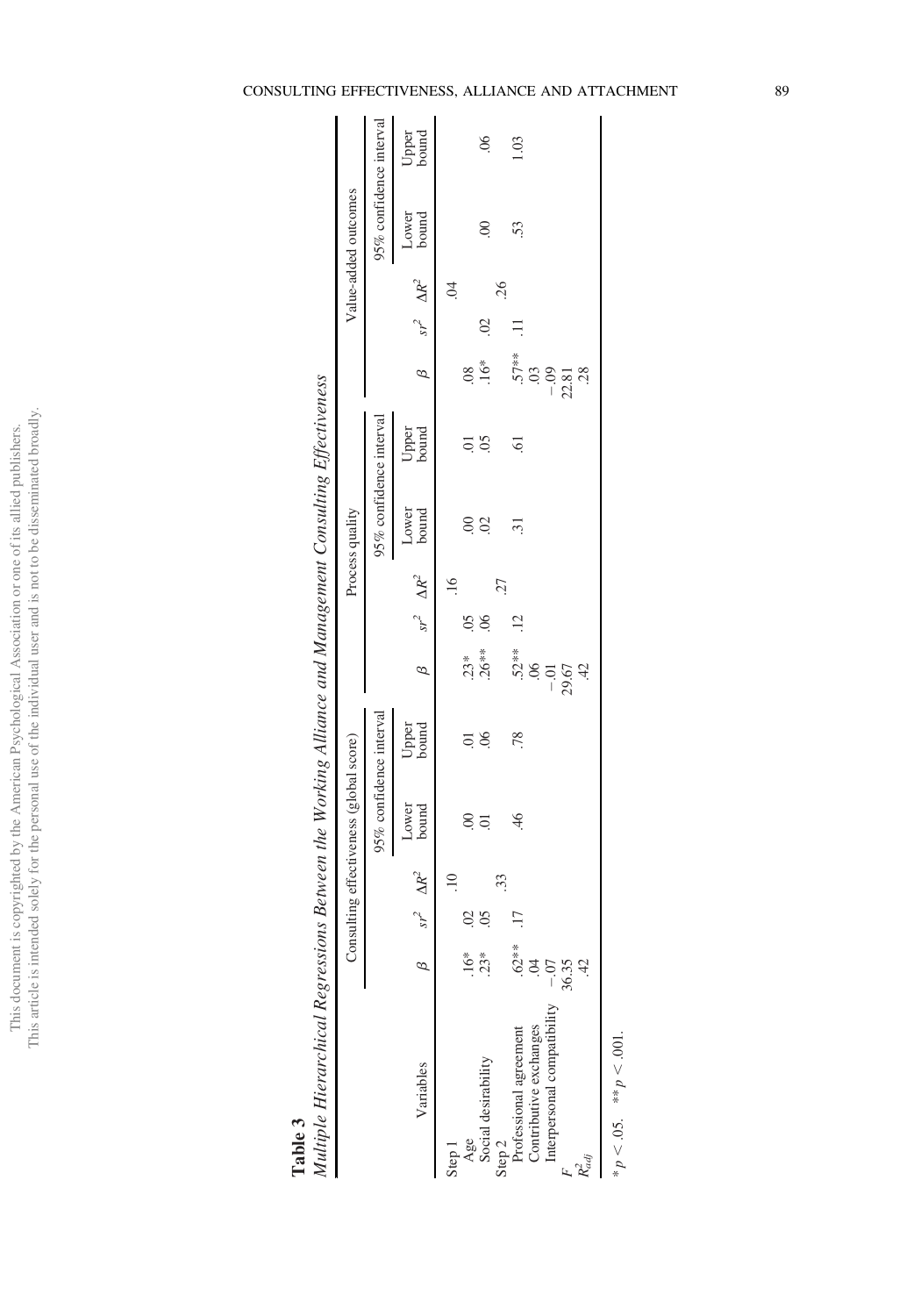| This article is intended solely for the personal use of the individual user and is not to be disseminated broad<br>This document is copyrighted by the American Psychological Association or one of its allied publishers. |  |
|----------------------------------------------------------------------------------------------------------------------------------------------------------------------------------------------------------------------------|--|
|                                                                                                                                                                                                                            |  |
|                                                                                                                                                                                                                            |  |

<span id="page-10-0"></span>Table 4

|                              |          |      |          |                  | 95% confidence<br>interval |                |
|------------------------------|----------|------|----------|------------------|----------------------------|----------------|
| Models                       | B        | SE   | t        | $\boldsymbol{p}$ | Lower<br>bound             | Upper<br>bound |
| Moderation 1                 |          |      |          |                  |                            |                |
| Contributive exchanges       | $-.195$  | .217 | $-.897$  | .371             | $-.623$                    | .234           |
| Anxiety                      | $-1.134$ | .367 | $-3.093$ | .002             | $-1.858$                   | $-.411$        |
| Exchanges $\times$ Anxiety   | .236     | .077 | 3.049    | .003             | .083                       | .388           |
| Age                          | .002     | .003 | .716     | .475             | $-.004$                    | .008           |
| Social desirability          | .014     | .015 | .897     | .371             | $-.016$                    | .044           |
| Avoidance                    | .018     | .032 | .541     | .589             | $-.047$                    | .082           |
| Moderation 2                 |          |      |          |                  |                            |                |
| Professional agreement       | .143     | .172 | .827     | .409             | $-.197$                    | .483           |
| Avoidance                    | $-.566$  | .264 | $-2.140$ | .034             | $-1.087$                   | $-.044$        |
| Agreement $\times$ Avoidance | .116     | .055 | 2.099    | .037             | .007                       | .226           |
| Age                          | .003     | .002 | 1.867    | .064             | $-.000$                    | .006           |
| Social desirability          | .025     | .008 | 3.102    | .002             | .009                       | .041           |
| Anxiety                      | .015     | .016 | .927     | .355             | $-.016$                    | .046           |

Moderation Models of the Relationship Between the Working Alliance and Consulting Effectiveness Interacting With the Consultant's Attachment

characterized by a significant interaction effect between contributive exchanges and anxiety  $(B =$ 0,236,  $p = .003$ , 95% CI [.083, .388]). The simple slope analysis (see Figure 1) revealed that, when anxiety was high, contributive exchanges were positively associated with consulting outcomes ( $B =$ .629,  $SE = .107$ ,  $p < .001$ , 95% CI [.418, .841]). When anxiety was low, the association between contributive exchanges and consulting outcomes was not significant ( $B = .119$ ,  $SE = .128$ ,  $p = .352$ , 95% CI  $[-.133, .371]$ ). The Johnson-Neyman technique for region of significance showed that the relationship between exchanges and outcomes became significant as soon as consultants obtained a score of 1.72 on the ECR-12 anxiety scale (slight attachment anxiety). These results partly supported Hypothesis 2 by showing that anxiety affected the association between contributive exchanges and value-added outcomes. Although exchanges were not associated with outcomes in





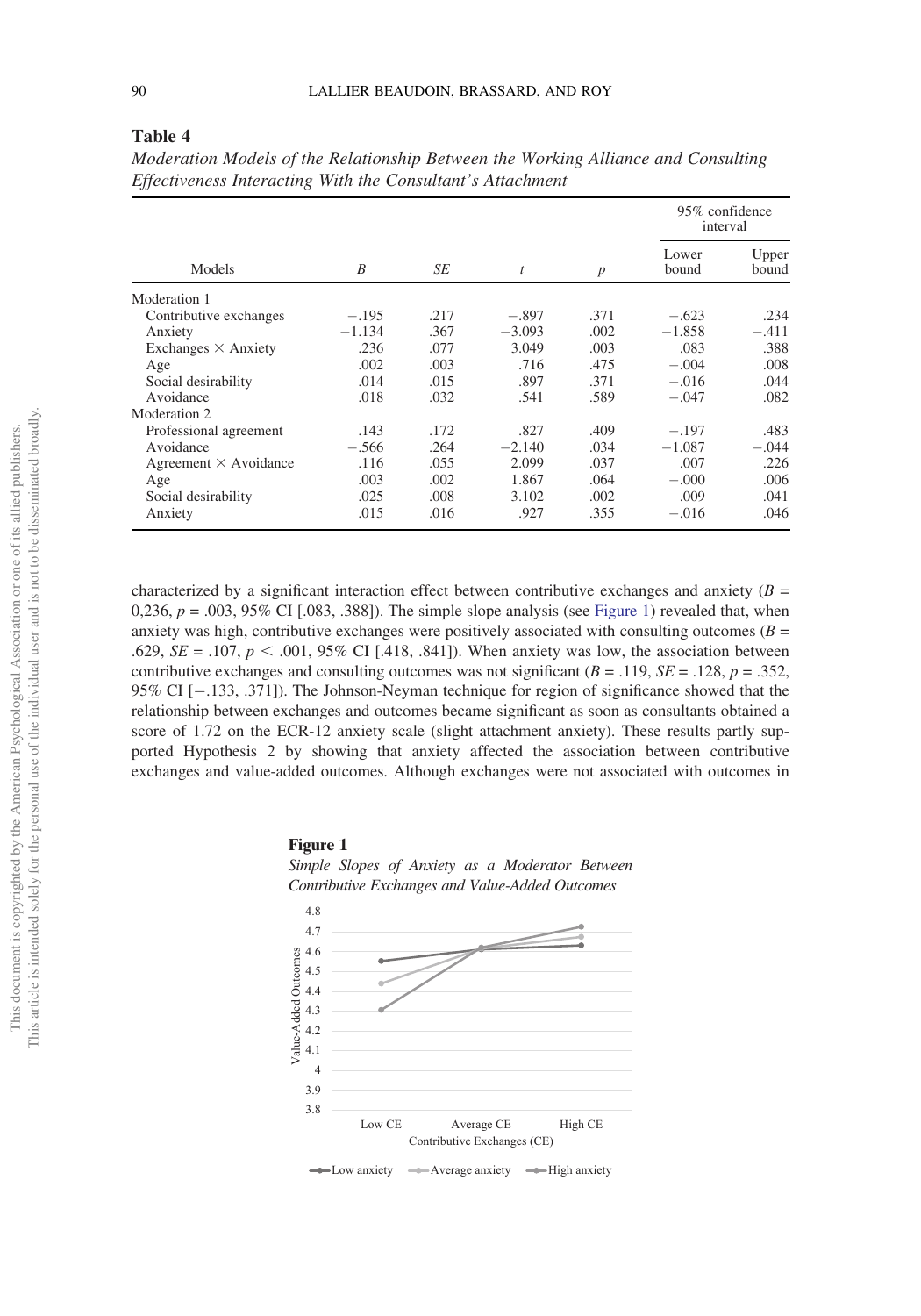the presence of negligible amounts of anxiety (i.e., more secure attachment), these findings showed the importance of the conversational process for consultants who presented moderate to high levels of attachment anxiety.

The model examining the moderator role of avoidance between professional agreement (working alliance dimension) and process quality was also significant ( $F(6, 186) = 25.007$ ,  $p <$ .001,  $R^2 = .447$ ). As presented in [Table 4](#page-10-0), there was a direct negative association between avoidance and process quality, which was marked by a significant interaction effect between avoidance and professional agreement scores ( $B = .116$ ,  $p = .037$ , 95% CI [.007, .226]). Results showed that, as avoidance scores were increasing, the association between professional agreement and process quality was getting stronger (see Figure 2). When avoidance was low, professional agreement was positively and moderately related to process quality ( $B = .375$ ,  $SE = .074$ ,  $p < .001$ , 95% CI [.229, .522]). When avoidance was high, professional agreement was positively and strongly related to process quality ( $B = .607$ ,  $SE = .077$ ,  $p < .001$ , 95% CI [.456, .759]). Lending partial support to Hypothesis 3, these findings showed the importance of establishing a strong alliance based on mutual professional agreement for avoidant consultants to compensate for the negative effect of their attachment orientation on process quality.

#### **Discussion**

This study investigated the association between the working alliance and management consulting effectiveness and explored the moderating role of attachment orientation from the perspective of the consultant. Data supported the first hypothesis and, in line with previous assumptions (e.g., [Block, 2011;](#page-14-3) [Lescarbeau](#page-16-11) [et al., 2003\)](#page-16-11), showed the central contribution of the working alliance to consulting processes and outcomes. From the consultant's point of view, all dimensions of the working alliance, as well as the working alliance global score, were related to perceptions of consulting effectiveness criteria and global score. However, when considered simultaneously, only the professional agreement dimension significantly predicted consulting effectiveness. As the dimension of the professional agreement refers to the deliberate clarification of the parameters of the relationship (e.g., goals, tasks, collaboration), these results emphasize the pivotal role of the consultation's entry and contracting phases where each party's expectations of objectives, tasks, and contributions are discussed and agreed upon [\(Anderson, 2016;](#page-14-13) [Block, 2011\)](#page-14-3). Our findings mirrored those of [Marcotte-Dubuc \(2016\)](#page-16-4), who found that professional agreement had the greatest impact on consulting effectiveness from the perspective of clients. The present study, by providing



-Low avoidance --Average avoidance --High avoidance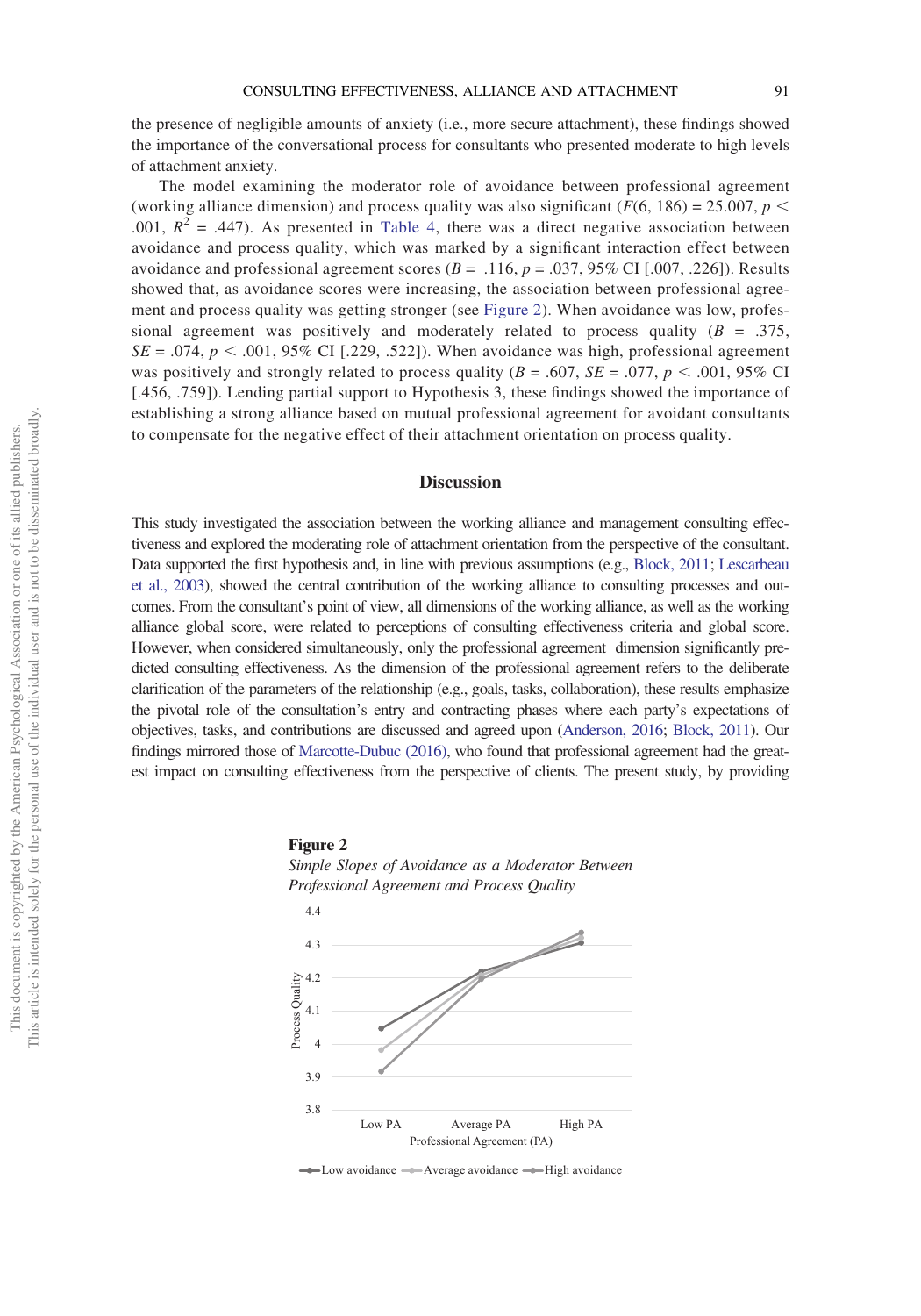evidence that suggests the determining role of the working alliance (particularly the professional agreement) with regards to consulting effectiveness, makes a significant and greatly anticipated contribution to the field [\(Appelbaum & Steed, 2005](#page-14-0); [Roy, 2008\)](#page-17-1). Also worth noting is that the use of a new multidimensional measure encompassing both professional and relational aspects allowed for a refined understanding of the working alliance.

Of particular interest was the positive relationship between consultants' age and their perceptions of consulting effectiveness (process quality) as well as dimensions of the working alliance (professional agreement and contributive exchanges). Engagements involving long-term client–consultant relationships tend to be allocated to senior consultants [\(Adams & Zanzi, 2004](#page-14-14)), thus offering a possible explanation for these results. However, a moderately strong relationship between age and socially desirable responding could suggest the contribution of the gray-hair theory ([Arm](#page-14-15)[strong-Stassen, 1998\)](#page-14-15), described as the tendency in older people to seek positive life experiences, within and outside the workplace. Therefore, a propensity in older consultants to "look at the bright side of things" may have led to inflated perceptions of consulting process and the dimensions of client–consultant relationship.

The results lent partial support to the second hypothesis. The relationship between the working alliance (contributive exchanges dimension) and consulting outcomes as perceived by consultants was mitigated by attachment anxiety. For consultants who displayed little anxiety, there was no relationship between contributive exchanges and outcomes. However, as soon as consultants presented moderate attachment anxiety, there was a significant and positive relationship between contributive exchanges and value-added outcomes, marked by the report of enhanced outcomes for anxious consultant who reported higher levels of contributive exchanges. This suggests that contributive exchanges, characterized by openness and transparency in the communication process, may become a more salient factor of consultation efficacy in the presence of attachment anxiety. A recent literature review concluded that anxious individuals tend to display more intrusive, overly accommodating, and self-sacrificing behaviors within their interpersonal relationships ([Hayden et al., 2017](#page-15-23)). If the capacity to put the client's needs above their own is highly valued in management consulting ([Banai & Tulimieri, 2013;](#page-14-2) [McLachlin, 1999\)](#page-16-2), so is the capacity for the consultant to be transparent and honest, to tactfully confront, and to avoid interfering directly with the client's business ([Banai & Tulimieri, 2013;](#page-14-2) [Schein, 1999;](#page-17-4) [Stumpf & Longman, 2000\)](#page-18-8). Therefore, anxious consultants who have the capacity to foster honest and open dialogue with the client could end up with heightened outcomes. Conversely, results revealed that consultants with high attachment-related anxiety who reported poorer exchanges had the lowest outcomes scores. Akin to Hazan and Shaver'[s observations \(1990\)](#page-15-2), it could be argued that anxious consultants, through hyperactivation of their attachment system, when experiencing difficulties maintaining transparent and noncomplacent exchanges with their client, could be highly preoccupied with their need for approval and fear of rejection, to the point where their attention is drawn away from expected outcomes.

Similarly, Hypothesis 3 was partly supported by the data. The relationship between professional agreement and process quality was moderated by the consultant's avoidant attachment. Consultants who presented higher avoidance and poorer professional agreement obtained the lowest process quality scores. However, those who reported stronger professional agreement obtained better process quality scores when avoidance was high, thus emphasizing the importance of fostering optimal professional agreement for avoidant consultants. Using deactivation strategies, avoidant individuals tend to display discomfort with closeness, an inclination for self-reliance, and a tendency to withdraw from social interactions [\(Hayden et al., 2017;](#page-15-23) [Hudson & Fraley, 2017\)](#page-15-24). It is then possible that avoidant consultants approach clients with a distant demeanor, show little interest in interpersonal closeness, and prefer working on their own, which can disrupt the client–consultant relationship and consultation process. However, it also seems that highly avoidant consultants who are able to successfully establish a professional agreement (i.e., defining a common goal, sharing roles and responsibilities, and clarifying the nature of the collaboration) can achieve an excellent intervention process. A strong professional agreement, although possibly harder to establish in this context, seems to constitute a more significant containing experience and, thus, to have a greater effect on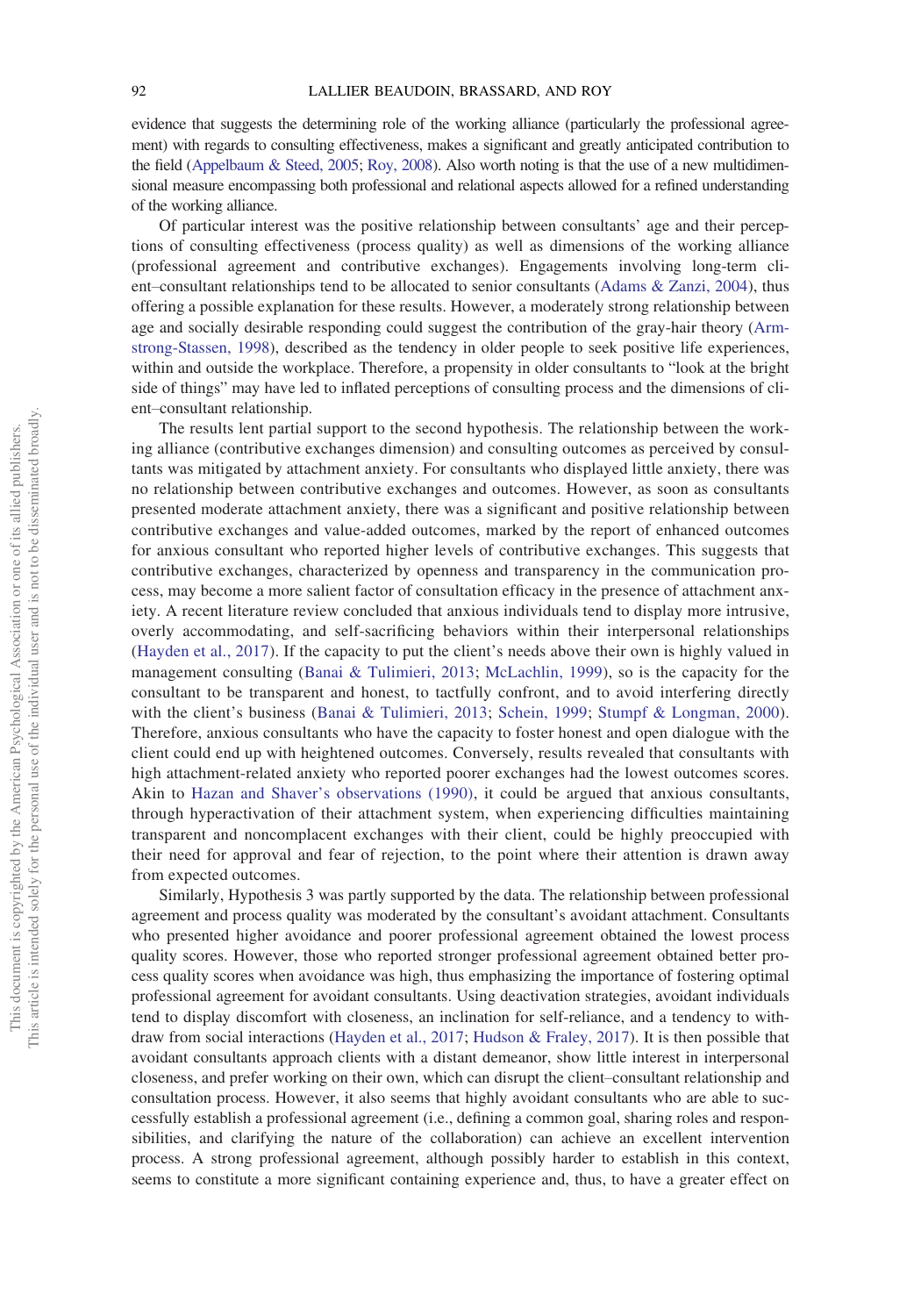the consulting process. These results stress that cultivating a strong professional agreement is all the more important with regards to the consulting process considering relationship impediments inherent to attachment avoidance.

#### Theoretical and Practical Contributions

Our findings provide new and compelling evidence supporting the importance of the relational process for consulting effectiveness, a proposal that has been generally accepted [\(Block, 2011;](#page-14-3) [Marks,](#page-16-3) [2013](#page-16-3)) despite scarce empirical evidence. The results suggest the relevance of a multidimensional conceptualization of the working alliance, and thus they provide an appropriate response to [Lam](#page-16-5)[brecht et al.](#page-16-5)'s (2009) criticism about the lack of appropriate vocabulary to describe the client–consultant relationship.

To our knowledge, this study is also the first to provide preliminary support for the contribution of attachment orientation to management consulting effectiveness through meaningful interactions with the working alliance. By providing new insights into management consulting dynamics, the findings suggest the important role of internal psychological processes such as attachment orientation and encourage further exploration of individual differences in management consulting.

In terms of practical implications, the current study supports practitioners' claims about the importance of establishing a productive working alliance for effective consulting services [\(Kubr,](#page-16-1) [2002](#page-16-1); [Roy, 2008\)](#page-17-1). Our findings invite consultants to take a deliberate interest in building the working alliance, managing its tensions and ruptures, and assessing its quality to better understand and prevent hindered interventions. In doing so, not only would consultants achieve enhanced consulting processes and outcomes to the clients' benefits, but they would also contribute to the prosperity of the consulting industry by providing high-quality services to organizations. The data also echo recommendations [\(Richter & Schmidt, 2008](#page-17-21); [Schein, 1999\)](#page-17-4) inviting novice consultants' training to focus on the development of relationship skills that can foster better management of the relational process.

By showing that consultants who display greater attachment insecurities (anxiety or avoidance) can still achieve enhanced consulting processes and outcomes when reporting excellent client–consultant relationships, our results highlight the importance for consultants to gain greater awareness of their own attachment orientation and to develop the skills allowing them to establish and maintain strong working alliances. Moreover, considering that the interaction between attachment anxiety and contributive exchanges can result in poorer consulting outcomes, anxious consultants could foster authentic exchanges by discussing attachment-related issues (e.g., need for proximity and acceptance, fear of rejection) with a trusted peer such as a mentor or a senior consultant. For avoidant consultants, the possible implications of their attachment orientation on the consultation process in the absence of a sound professional agreement include the development of the behavioral skills (e.g., listening, communication; [Banai & Tulimieri, 2013](#page-14-2)—goal clarification; [Les](#page-16-11)[carbeau et al., 2003](#page-16-11)) needed to successfully establish a professional agreement.

#### Limitations and Directions for Future Research

Despite valuable conclusions, some conceptual and statistical considerations limit the generalization of the findings and encourage further research. First, the cross-sectional nature of the current study precludes any conclusions about causality and temporal stability of the results. Longitudinal research designs could overcome this limitation by monitoring the evolution of associations during and after the consulting process. Although recommended by [Yip et al. \(2018\)](#page-18-4), the use of an adapted measure, over a workplace-specific attachment measure, can limit the construct validity of the instrument. Despite the excellent psychometric performances of the ECR-12 ([Lafontaine et al.,](#page-16-20) [2016](#page-16-20)) and a dimensional approach relevant for social sciences ([Ravitz et al., 2010](#page-17-19)), correspondence between the adapted French version of the ECR-12 and a specific workplace measure of attachment should be assessed in future studies.

Data collection from a single source at a single time increases the risks of data contamination from common-method bias. Despite statistical procedures suggesting no evidence of measurement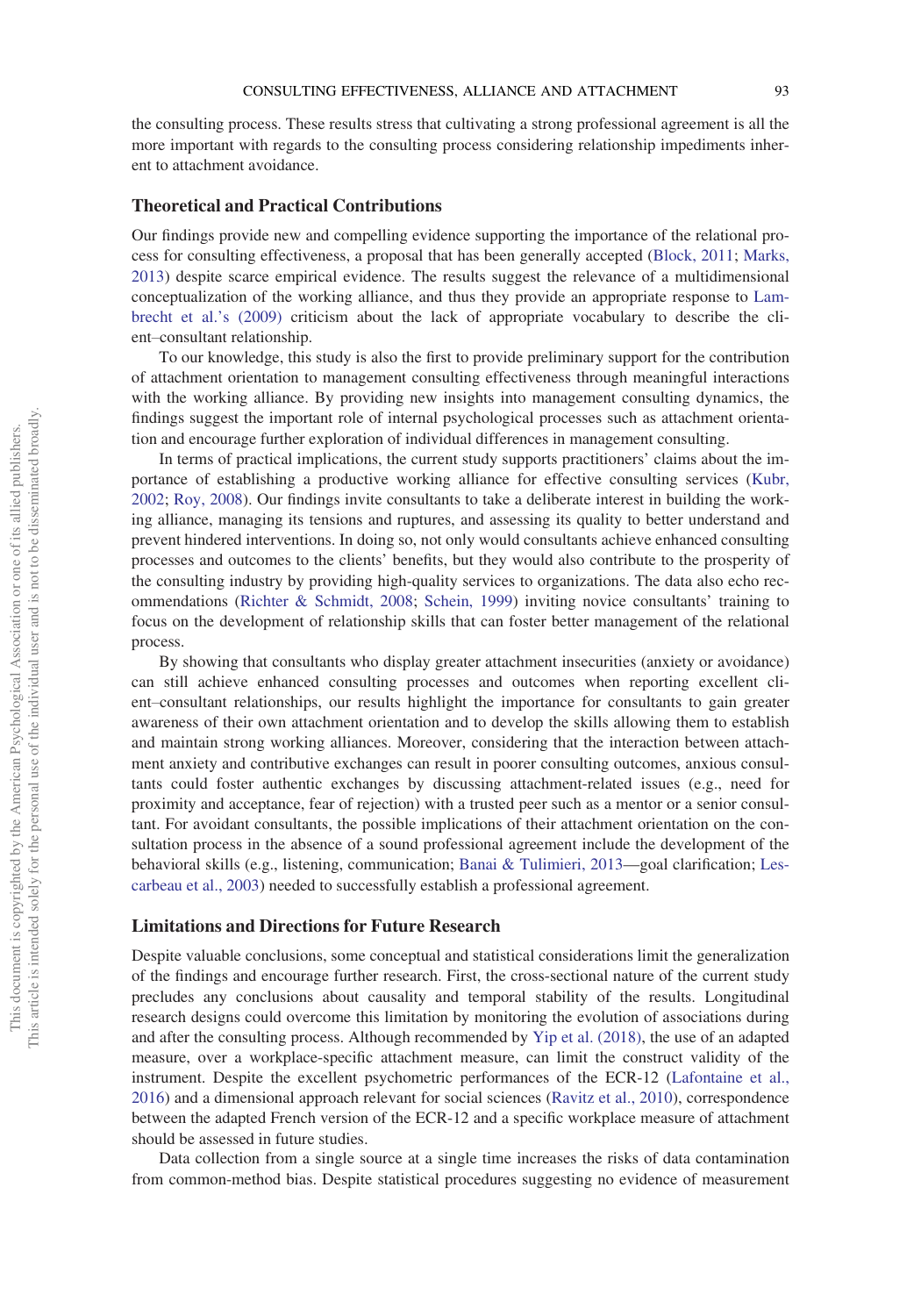error, findings need to be interpreted with caution. Future research could include measures taken from a third party, such as an assessment of the intervention's impacts on the members of the organization to reduce common-method variance. The use of self-report questionnaires increases exposure to measurement biases that can affect the validity of the results ([Donaldson & Grant-Vallone,](#page-15-25) [2002](#page-15-25)). It is possible that consultants, when asked to assess the effectiveness of their own activities, may have been prone to present themselves in a more favorable light, thus resulting in inflated or misestimated scores. Similarly, attachment measures are particularly sensitive to socially desirable responding [\(Leak & Parsons, 2001\)](#page-16-22). The MCSD was used to overcome this limitation; its alpha value was, however, passable. In future studies, the recruitment of client–consultant dyads could allow for better control of such bias. This type of recruitment would also allow one to compare clients' and consultants' perceptions of both working alliance and consulting effectiveness and to examine models of actor–partner interdependence between both parties' attachment orientations, as recommended by [Harms \(2011\)](#page-15-11).

Finally, because this study is one of the first to apply attachment theory to the management consulting framework, future research is encouraged to replicate these findings to gain a refined understanding of attachment-related dynamics in consulting interventions. Replication would also need to consider the ethnic composition of the sample because no data about the consultants' ethnicity beyond their geographic location was collected as part of the present research. Future studies could also explore the contribution of other individual variables such as the consultants' personality, knowledge, and skills in order to provide an integrative model of consulting effectiveness as predicted by the working alliance and the consultant's characteristics.

#### References

- <span id="page-14-14"></span>Adams, S. M., & Zanzi, A. (2004). Academic development for careers in management consulting. Career Development International, 9(6), 559–577. <https://doi.org/10.1108/13620430410559151>
- <span id="page-14-12"></span>Anders, S. L., & Tucker, J. S. (2000). Adult attachment style, interpersonal communication competence, and social support. Personal Relationships, 7(4), 379-389. <https://doi.org/10.1111/j.1475-6811.2000.tb00023.x>
- <span id="page-14-13"></span>Anderson, D. L. (2016). Organization development: The process of leading organizational change. SAGE.
- <span id="page-14-0"></span>Appelbaum, S. H., & Steed, A. J. (2005). The critical success factors in the client-consulting relationship. Journal of Management Development, 24(1), 68–93. <https://doi.org/10.1108/02621710510572362>
- <span id="page-14-15"></span>Armstrong-Stassen, M. (1998). The effect of gender and organizational level on how survivors appraise and cope with organizational downsizing. The Journal of Applied Behavioral Science, 34(2), 125–142. [https://](https://doi.org/10.1177/0021886398342001) [doi.org/10.1177/0021886398342001](https://doi.org/10.1177/0021886398342001)
- <span id="page-14-2"></span>Banai, M., & Tulimieri, P. (2013). Knowledge, skills and personality of the effective business consultant. Journal of Management Development, 32(8), 886–900. <https://doi.org/10.1108/JMD-05-2011-0061>
- <span id="page-14-11"></span>Bartholomew, K., & Horowitz, L. M. (1991). Attachment styles among young adults: A test of a four-category model. Journal of Personality and Social Psychology, 61(2), 226–244. [https://doi.org/10.1037/0022-3514.61](https://doi.org/10.1037/0022-3514.61.2.226) [.2.226](https://doi.org/10.1037/0022-3514.61.2.226)
- <span id="page-14-6"></span>Belkhodja, O., Karuranga, É., & Morin, G. G. (2012). Reflections on the client-consultant relationship: Challenges and opportunities in a context of organisational change. Journal of General Management, 37(3), 1–19. <https://doi.org/10.1177/030630701203700301>
- <span id="page-14-1"></span>Ben-Gal, H. C., & Tzafrir, S. S. (2011). Consultant–client relationship: One of the secrets to effective organizational change? Journal of Organizational Change Management, 24(5), 662–679. [https://doi.org/10.1108/](https://doi.org/10.1108/09534811111158912) [09534811111158912](https://doi.org/10.1108/09534811111158912)
- <span id="page-14-3"></span>Block, P. (2011). Flawless consulting: A guide to getting your expertise used. Jossey-Bass/Pfeiffer.
- <span id="page-14-7"></span>Bordin, E. S. (1979). The generalizability of the psychoanalytic concept of working alliance. Psychotherapy: Theory, Research & Practice, 16(3), 252–260. <https://doi.org/10.1037/h0085885>
- <span id="page-14-8"></span>Bowlby, J. (1973). Attachment and loss: Vol. 2: Separation. Basic Books.
- <span id="page-14-5"></span>Bowlby, J. (1982). Attachment and loss: Vol. 1. Attachment (2nd ed.). Basic Books.
- <span id="page-14-9"></span>Bowlby, J. (1988). A secure base: Clinical applications of attachment theory. Routledge.
- <span id="page-14-10"></span>Brennan, K. A., Clark, C. L., & Shaver, P. R. (1998). Self-report measurement of adult attachment: An integrative overview. In J. A. Simpson & W. S. Rholes (Eds.), Attachment theory and close relationships (pp. 46–76). Guilford Press.
- <span id="page-14-4"></span>Bronnenmayer, M., Wirtz, B. W., & Göttel, V. (2016). Success factors of management consulting. Review of Managerial Science, 10, 1–34. <https://doi.org/10.1007/s11846-014-0137-5>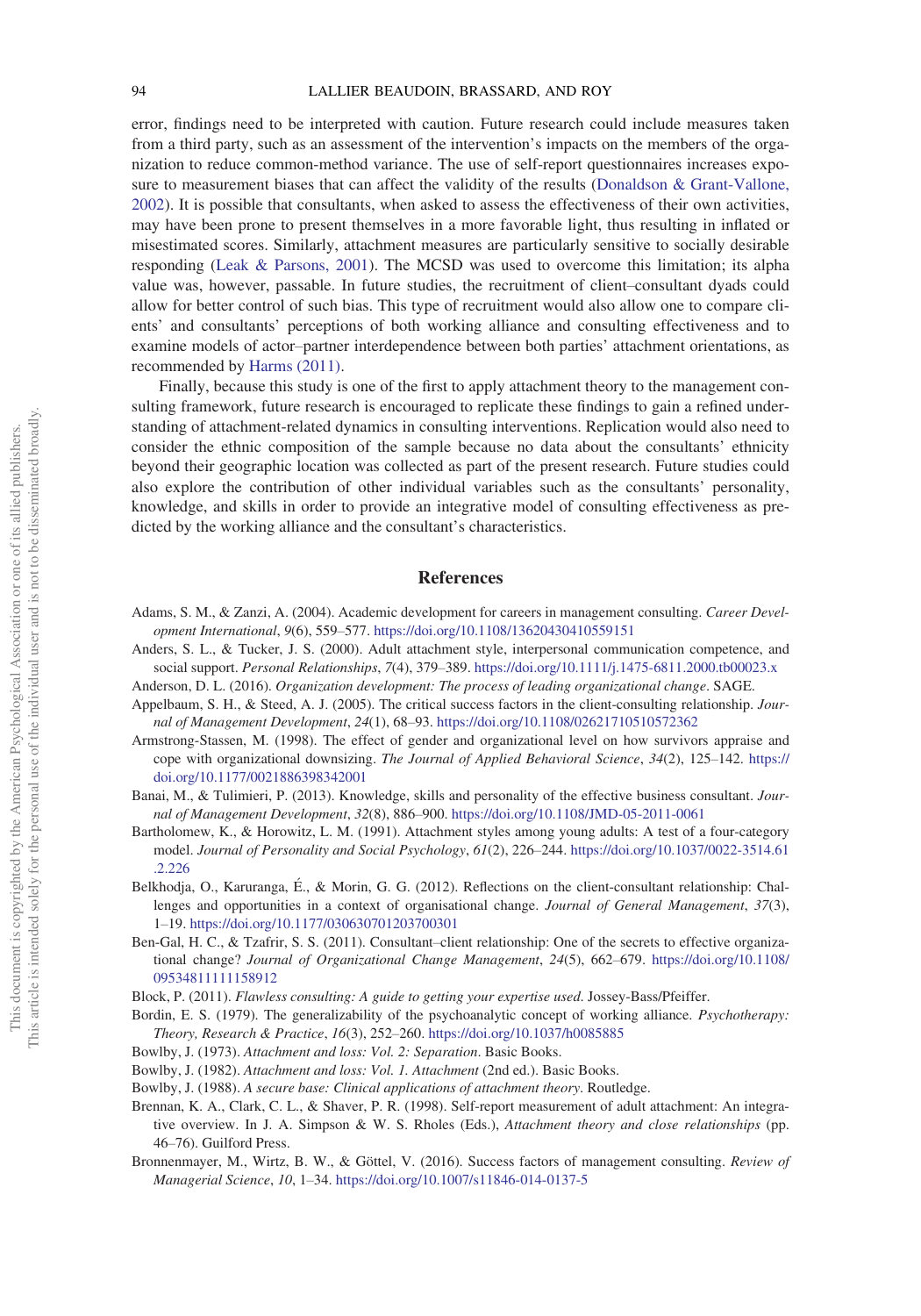- <span id="page-15-8"></span>Byrd, K. R., Patterson, C. L., & Turchik, J. A. (2010). Working alliance as a mediator of client attachment dimensions and psychotherapy outcome. Psychotherapy, 47(4), 631–636. [https://doi.org/10.1037/](https://doi.org/10.1037/a0022080) [a0022080](https://doi.org/10.1037/a0022080)
- <span id="page-15-14"></span>Cassidy, J., & Shaver, P. R. (2016). Handbook of attachment: Theory, research, and clinical applications (3rd ed.). Guilford Press.
- <span id="page-15-5"></span>Cerruti, C., Tavoletti, E., & Grieco, C. (2019). Management consulting: A review of fifty years of scholarly research. Management Research Review, 42(8), 902–925. <https://doi.org/10.1108/MRR-03-2018-0100>
- <span id="page-15-6"></span>Chelliah, J. (2010). The psychodynamics of the client–consultant relationship. International Journal of Business and Information, 5(2), 135–150. [https://citeseerx.ist.psu.edu/viewdoc/download?doi=10.1.1.960.7634&rep=](https://citeseerx.ist.psu.edu/viewdoc/download?doi=10.1.1.960.7634&rep=rep1&type=pdf) [rep1&type=pdf](https://citeseerx.ist.psu.edu/viewdoc/download?doi=10.1.1.960.7634&rep=rep1&type=pdf)
- <span id="page-15-19"></span>Crowne, D. P., & Marlowe, D. (1960). A new scale of social desirability independent of psychopathology. Journal of Consulting Psychology, 24(4), 349–354. <https://doi.org/10.1037/h0047358>
- <span id="page-15-3"></span>Cummings, T. G., & Worley, C. G. (2014). Organization development and change (10th ed.). South-Western College Publishing.
- <span id="page-15-1"></span>de Haan, E. (2012). Back to basics II: How the research on attachment and reflective-self function is relevant for coaches and consultants today. International Coaching Psychology Review, 7(2), 194–209.
- <span id="page-15-25"></span>Donaldson, S. I., & Grant-Vallone, E. J. (2002). Understanding self-report bias in organizational behavior research. Journal of Business and Psychology, 17(2), 245–260. <https://doi.org/10.1023/A:1019637632584>
- <span id="page-15-15"></span>Drake, D. B. (2009). Using attachment theory in coaching leaders: The search for a coherent narrative. International Coaching Psychology Review, 4(1), 49–58.
- <span id="page-15-17"></span>Faul, F., Erdfelder, E., Lang, A.-G., & Buchner, A. (2007). G\*Power 3: A flexible statistical power analysis program for the social, behavioral, and biomedical sciences. Behavior Research Methods, 39(2), 175–191. <https://doi.org/10.3758/BF03193146>
- <span id="page-15-21"></span>Field, A. (2013). Discovering statistics using IBM SPSS statistics (4th ed.). SAGE.
- <span id="page-15-18"></span>Foucher, R., & Leduc, F. (2008). Domaines de pratique et compétences professionnelles des psychologues du travail et des organisations [Domains of practice and professional compentencies of industrial-organizational psychologists] (2nd ed.). Editions Nouvelles.
- <span id="page-15-0"></span>Fullerton, J., & West, M. A. (1996). Consultant and client: Working together? Journal of Managerial Psychology, 11(6), 40–49. <https://doi.org/10.1108/02683949610129749>
- <span id="page-15-4"></span>Gill, J., & Whittle, S. (1993). Management by panacea: Accounting for transience. Journal of Management Studies, 30(2), 281–295. <https://doi.org/10.1111/j.1467-6486.1993.tb00305.x>
- <span id="page-15-20"></span>Greenberg, B., & Weiss, P. (2012). Validation of a short form of the Marlowe-Crowne for use with law enforcement personnel. Journal of Police and Criminal Psychology, 27(2), 123-128. [https://doi.org/10.1007/s11896](https://doi.org/10.1007/s11896-012-9100-z) [-012-9100-z](https://doi.org/10.1007/s11896-012-9100-z)
- <span id="page-15-12"></span>Hardy, G. E., & Barkham, M. (1994). The relationship between interpersonal attachment styles and work difficulties. Human Relations, 47(3), 263–281. <https://doi.org/10.1177/001872679404700302>
- <span id="page-15-11"></span>Harms, P. D. (2011). Adult attachment styles in the workplace. Human Resource Management Review, 21(4), 285–296. <https://doi.org/10.1016/j.hrmr.2010.10.006>
- <span id="page-15-23"></span>Hayden, M. C., Müllauer, P. K., & Andreas, S. (2017). A systematic review on the association between adult attachment and interpersonal problems. Journal of Psychology & Psychotherapy, 7(2), 1–9. [https://doi.org/](https://doi.org/10.4172/2161-0487.1000296) [10.4172/2161-0487.1000296](https://doi.org/10.4172/2161-0487.1000296)
- <span id="page-15-22"></span>Hayes, A. F. (2018). Introduction to mediation, moderation, and conditional process analysis: A regressionbased approach (2nd ed.). Guilford Press.
- <span id="page-15-2"></span>Hazan, C., & Shaver, P. R. (1990). Love and work: An attachment-theoretical perspective. Journal of Personality and Social Psychology, 59(2), 270–280. <https://doi.org/10.1037/0022-3514.59.2.270>
- <span id="page-15-10"></span>Horvath, A. O., & Greenberg, L. S. (1989). Development and validation of the Working Alliance Inventory. Journal of Counseling Psychology, 36(2), 223–233. <https://doi.org/10.1037/0022-0167.36.2.223>
- <span id="page-15-9"></span>Horvath, A. O., & Luborsky, L. (1993). The role of the therapeutic alliance in psychotherapy. Journal of Consulting and Clinical Psychology, 61(4), 561–573. <https://doi.org/10.1037/0022-006X.61.4.561>
- <span id="page-15-7"></span>Horvath, A. O., Del Re, A. C., Flückiger, C., & Symonds, D. (2011). Alliance in individual psychotherapy. Psychotherapy, 48(1), 9–16. <https://doi.org/10.1037/a0022186>
- <span id="page-15-24"></span>Hudson, N. W., & Fraley, R. C. (2017). Adult attachment and perceptions of closeness. Personal Relationships, 24(1), 17–26. <https://doi.org/10.1111/pere.12166>
- <span id="page-15-16"></span>Kaitz, M., Bar-Haim, Y., Lehrer, M., & Grossman, E. (2004). Adult attachment style and interpersonal distance. Attachment & Human Development, 6(3), 285–304. <https://doi.org/10.1080/14616730412331281520>
- <span id="page-15-13"></span>Kakabadse, N. K., Louchart, E., & Kakabadse, A. (2006). Consultant's role: A qualitative inquiry from the consultant's perspective. Journal of Management Development, 25(5), 416–500. [https://doi.org/10.1108/](https://doi.org/10.1108/02621710610666268) [02621710610666268](https://doi.org/10.1108/02621710610666268)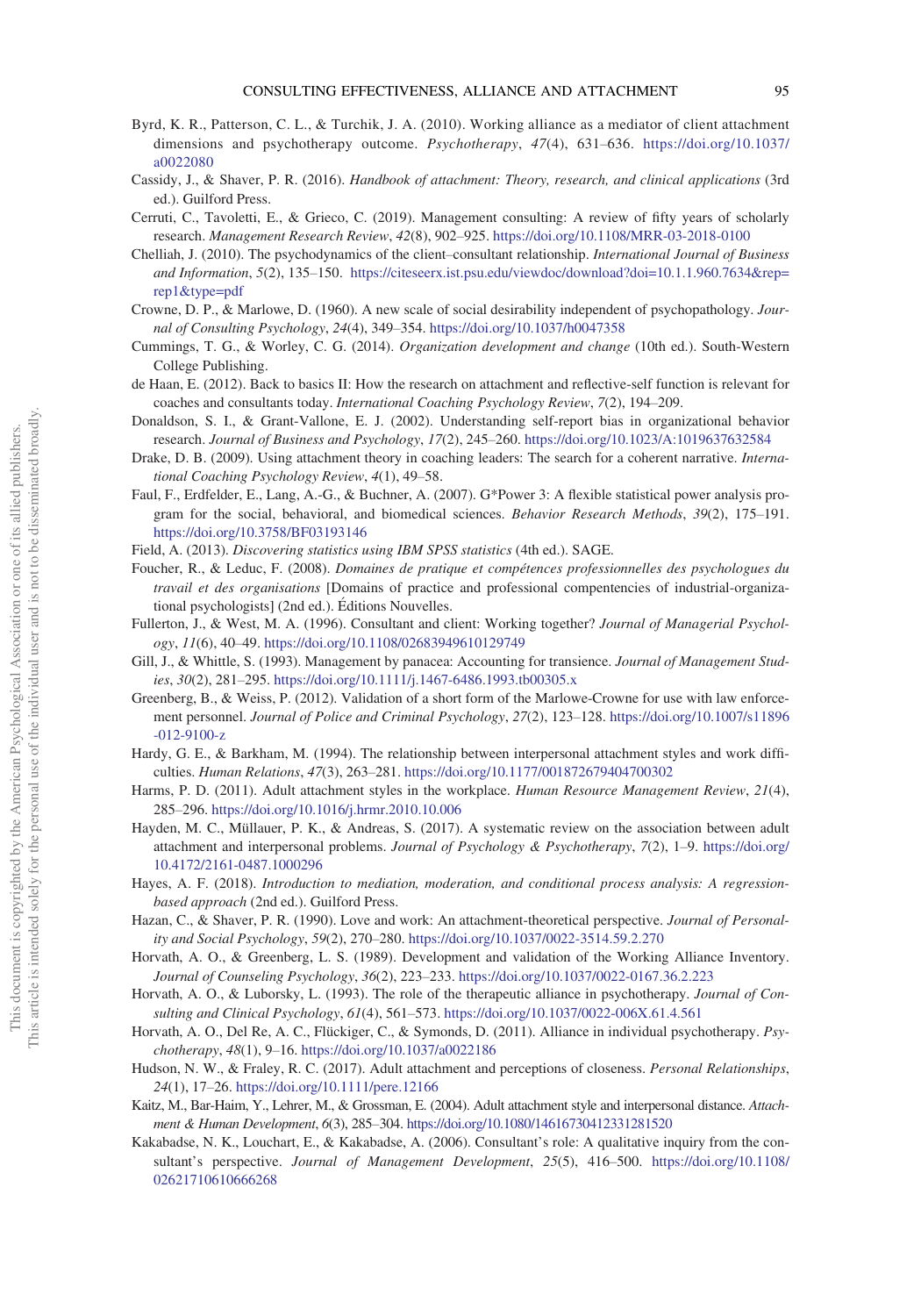<span id="page-16-1"></span>Kubr, M. (2002). Management consulting: A guide to the profession. International Labour Organization.

- <span id="page-16-20"></span>Lafontaine, M.-F., Brassard, A., Lussier, Y., Valois, P., Shaver, P. R., & Johnson, S. M. (2016). Selecting the best items for a short-form of the Experiences in Close Relationships questionnaire. European Journal of Psychological Assessment, 32(2), 140–154. <https://doi.org/10.1027/1015-5759/a000243>
- <span id="page-16-8"></span>Lallier Beaudoin, M. C., Roy, F., Brassard, A., & Marcotte-Dubuc, C. (2018). Questionnaire d'efficacité de la consultation: Elaboration et validation d'une échelle de mesure de l'efficacité de la consultation en contexte organisationnel [Consulting Effectiveness Questionnaire: Development and preliminary validation of a measure of management consulting effectiveness]. Psychologie du Travail et des Organisations, 24(2), 253–268. <https://doi.org/10.1016/j.pto.2018.04.002>
- <span id="page-16-6"></span>Lalonde, C., & Adler, C. (2015). Information asymmetry in process consultation. Leadership & Organization Development Journal, 36(2), 177–211. <https://doi.org/10.1108/LODJ-03-2013-0037>
- <span id="page-16-9"></span>Lalonde, C., & Gilbert, M. H. (2016). Dramaturgical awareness of consultants through the rhetoric and rituals of cooperation. Journal of Organizational Change Management, 29(4), 630–656. [https://doi.org/10.1108/](https://doi.org/10.1108/JOCM-11-2015-0205) [JOCM-11-2015-0205](https://doi.org/10.1108/JOCM-11-2015-0205)
- <span id="page-16-10"></span>Lambert, M. J., & Barley, D. E. (2002). Psychotherapy relationships that work: Therapist contributions and responsiveness to patients. In J. C. Norcross (Ed.), Research summary on the therapeutic relationship and psychotherapy outcome (pp. 17–32). Oxford University Press.
- <span id="page-16-5"></span>Lambrechts, F., Grieten, S., Bouwen, R., & Corthouts, F. (2009). Process consultation revisited: Taking a relational practice perspective. The Journal of Applied Behavioral Science, 45(1), 39–58. [https://doi.org/10](https://doi.org/10.1177/0021886308326563) [.1177/0021886308326563](https://doi.org/10.1177/0021886308326563)
- <span id="page-16-7"></span>Lapalme, J., & Conklin, J. (2015). Combining process consultation and structural interventions. Systems Research and Behavioral Science, 32(3), 298–311. <https://doi.org/10.1002/sres.2226>
- <span id="page-16-22"></span>Leak, G. K., & Parsons, C. J. (2001). The susceptibility of three attachment style measures to socially desirable responding. Social Behavior and Personality, 29(1), 21–29. <https://doi.org/10.2224/sbp.2001.29.1.21>
- <span id="page-16-16"></span>Leiter, M. P., Day, A., & Price, L. (2015). Attachment styles at work: Measurement, collegial relationships, and burnout. Burnout Research, 2(1), 25–35. <https://doi.org/10.1016/j.burn.2015.02.003>
- <span id="page-16-11"></span>Lescarbeau, R., Payette, M., & St-Arnaud, Y. (2003). Profession: Consultant (4th ed.). Gaëtan Morin.
- <span id="page-16-14"></span>Little, L. M., Nelson, D. L., Wallace, J. C., & Johnson, P. D. (2011). Integrating attachment style, vigor at work, and extra-role performance. Journal of Organizational Behavior, 32(3), 464–484. [https://doi.org/10.1002/job](https://doi.org/10.1002/job.709) [.709](https://doi.org/10.1002/job.709)
- <span id="page-16-21"></span>Little, R. J. (1988). A test of missing completely at random for multivariate data with missing values. Journal of the American Statistical Association, 83(404), 1198–1202. [https://doi.org/10.1080/01621459](https://doi.org/10.1080/01621459.1988.10478722) [.1988.10478722](https://doi.org/10.1080/01621459.1988.10478722)
- <span id="page-16-17"></span>Lundberg, C. C., & Young, C. A. (2001). A note on emotions and consultancy. Journal of Organizational Change Management, 14(6), 530–538. <https://doi.org/10.1108/EUM0000000006141>
- <span id="page-16-18"></span>Manning, T. T. (2003). Leadership across cultures: Attachment style influences. Journal of Leadership & Organizational Studies, 9(3), 20–30. <https://doi.org/10.1177/107179190300900304>
- <span id="page-16-4"></span>Marcotte-Dubuc, C. (2016). Lien entre l'efficacité de la consultation organisationnelle et la relation client-consultant selon la perspective du client [The association between organizational consulting effectiveness and the client-consultant relationship from the clients' perspective]. [Doctoral dissertation, Université de Sherbrooke]. <https://savoirs.usherbrooke.ca/handle/11143/9496>
- <span id="page-16-3"></span>Marks, T. (2013). Discussing three models of client: Consultant collaboration for effective training interventions —A case study approach. Industrial and Commercial Training, 45(7), 406–411. [https://doi.org/10.1108/ICT](https://doi.org/10.1108/ICT-06-2013-0040) [-06-2013-0040](https://doi.org/10.1108/ICT-06-2013-0040)
- <span id="page-16-12"></span>Masdonati, J., Perdrix, S., Massoudi, K., & Rossier, J. (2014). Working alliance as a moderator and a mediator of career counseling effectiveness. Journal of Career Assessment, 22(1), 3–17. [https://doi.org/10.1177/](https://doi.org/10.1177/1069072713487489) [1069072713487489](https://doi.org/10.1177/1069072713487489)
- <span id="page-16-2"></span>McLachlin, R. D. (1999). Factors for consulting engagement success. Management Decision, 37(5), 394-404. <https://doi.org/10.1108/00251749910274162>
- <span id="page-16-15"></span>Meredith, P., Poulsen, A., Khan, A., Henderson, J., & Castrisos, V. (2011). The relationship between adult attachment styles and work-related self-perceptions for Australian paediatric occupational therapists. British Journal of Occupational Therapy, 74(4), 160–167. <https://doi.org/10.4276/030802211X13021048723138>
- <span id="page-16-0"></span>Mieles, C. (2021, January). Global Management Consultants. IBISWorld global industry report L6712-GL. IBISWorld Database.
- <span id="page-16-19"></span>Mikulincer, M., & Shaver, P. R. (2012). Adult attachment orientations and relationship processes. Journal of Family Theory & Review, 4(4), 259–274. <https://doi.org/10.1111/j.1756-2589.2012.00142.x>
- <span id="page-16-13"></span>Mikulincer, M., & Shaver, P. R. (2016). Attachment in adulthood: Structure, dynamics, and change (2nd ed.). Guilford Press.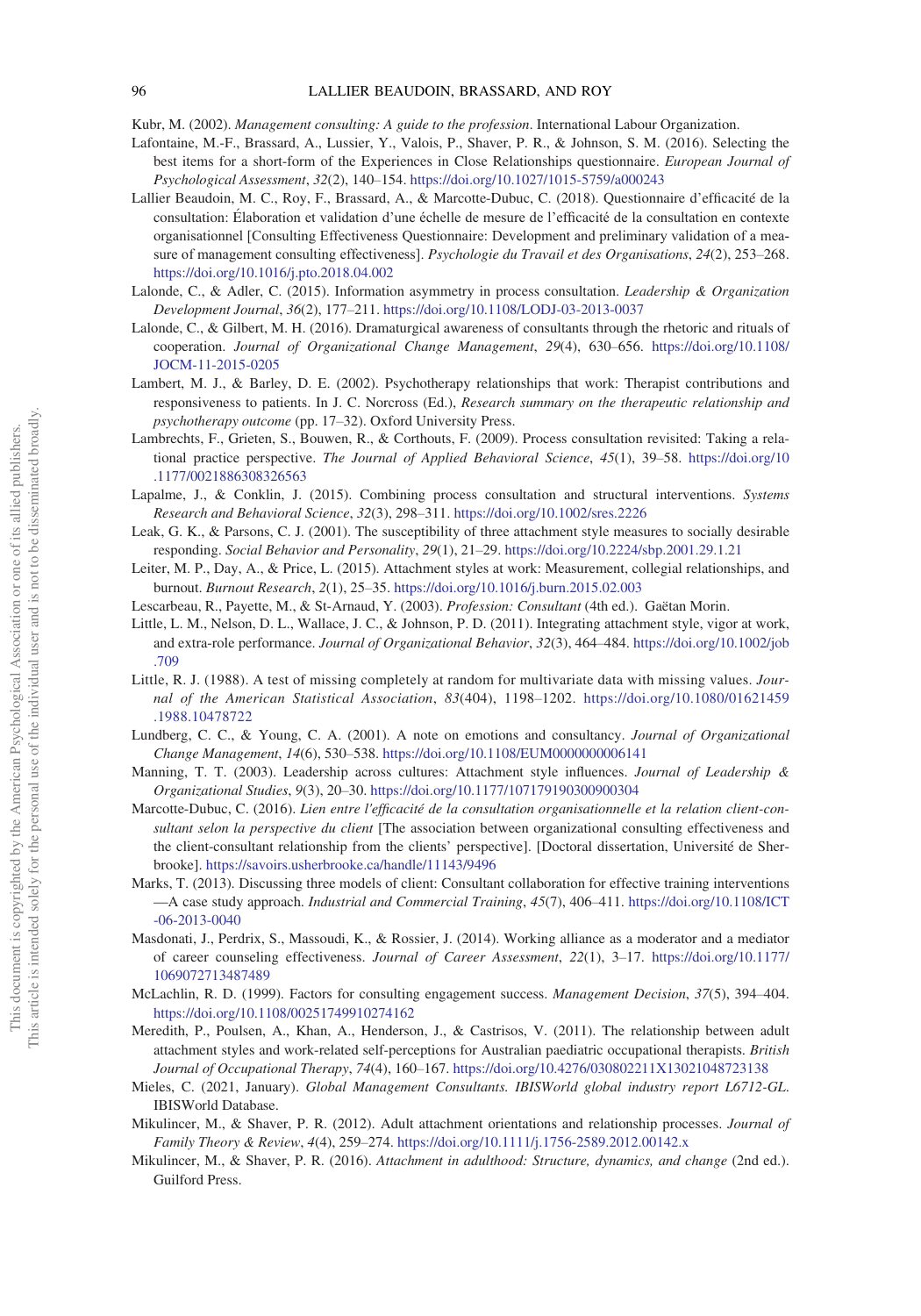- <span id="page-17-13"></span>Mikulincer, M., Gillath, O., & Shaver, P. R. (2002). Activation of the attachment system in adulthood: Threatrelated primes increase the accessibility of mental representations of attachment figures. Journal of Personality and Social Psychology, 83(4), 881–895. <https://doi.org/10.1037/0022-3514.83.4.881>
- <span id="page-17-9"></span>Mohe, M., & Seidl, D. (2011). Theorizing the client–consultant relationship from the perspective of social-systems theory. Organization, 18(1), 3–22. <https://doi.org/10.1177/1350508409353834>
- <span id="page-17-15"></span>Neustadt, E. A., Chamorro-Premuzic, T., & Furnham, A. (2011). Attachment at work and performance. Attachment & Human Development, 13(5), 471–488. <https://doi.org/10.1080/14616734.2011.602254>
- <span id="page-17-8"></span>Nikolova, N., & Devinney, T. (2012). The nature of client-consultant interaction: A critical review. In M. Kipping & T. Clarks (Eds.), *The Oxford handbook of management consulting* (pp. 389–409). Oxford University Press. <https://doi.org/10.1093/oxfordhb/9780199235049.013.0019>
- <span id="page-17-10"></span>Nikolova, N., Möllering, G., & Reihlen, M. (2015). Trusting as a 'Leap of Faith': Trust-building practices in client–consultant relationships. Scandinavian Journal of Management, 31(2), 232–245. [https://doi.org/10.1016/](https://doi.org/10.1016/j.scaman.2014.09.007) [j.scaman.2014.09.007](https://doi.org/10.1016/j.scaman.2014.09.007)
- <span id="page-17-11"></span>North, M. A., & Jensen, D. (2018). The workplace working alliance: The modern organizational relationship. Industrial and Organizational Psychology: Perspectives on Science and Practice, 11(3), 517–522. [https://](https://doi.org/10.1017/iop.2018.105) [doi.org/10.1017/iop.2018.105](https://doi.org/10.1017/iop.2018.105)
- <span id="page-17-3"></span>Paetzold, R. L. (2015). Attachment theory in organizational settings. In J. A. Simpson & W. S. Rholes (Eds.), Attachment theory and research: New directions and emerging themes (pp. 261–286). Guilford Press.
- <span id="page-17-17"></span>Popper, M., Amit, K., Gal, R., Mishkal-Sinai, M., & Lisak, A. (2004). The capacity to lead: Major psychological differences between leaders and nonleaders. Military Psychology, 16(4), 245–263. [https://doi.org/10.1207/](https://doi.org/10.1207/s15327876mp1604_3) [s15327876mp1604\\_3](https://doi.org/10.1207/s15327876mp1604_3)
- <span id="page-17-19"></span>Ravitz, P., Maunder, R., Hunter, J., Sthankiya, B., & Lancee, W. (2010). Adult attachment measures: A 25-year review. Journal of Psychosomatic Research, 69(4), 419–432. [https://doi.org/10.1016/j.jpsychores.2009.08](https://doi.org/10.1016/j.jpsychores.2009.08.006) [.006](https://doi.org/10.1016/j.jpsychores.2009.08.006)
- <span id="page-17-20"></span>Reynolds, W. M. (1982). Development of reliable and valid short forms of the Marlowe-Crowne Social Desirability Scale. Journal of Clinical Psychology, 38(1), 119-125. [https://doi.org/10.1002/1097-4679\(198201\)38:1](https://doi.org/10.1002/1097-4679(198201)38:1119::AID-JCLP22703801183.0.CO;2-I)<119:: [AID-JCLP2270380118](https://doi.org/10.1002/1097-4679(198201)38:1119::AID-JCLP22703801183.0.CO;2-I)>3.0.CO;2-I
- <span id="page-17-2"></span>Richards, D. A., & Schat, A. C. (2011). Attachment at (not to) work: Applying attachment theory to explain individual behavior in organizations. Journal of Applied Psychology, 96(1), 169–182. [https://doi.org/10.1037/](https://doi.org/10.1037/a0020372) [a0020372](https://doi.org/10.1037/a0020372)
- <span id="page-17-21"></span>Richter, A., & Schmidt, S. L. (2008). The effectiveness of university-level management consulting courses. Journal of Management Education, 32(1), 84–99. <https://doi.org/10.1177/1052562907300809>
- <span id="page-17-14"></span>Ronen, S., & Mikulincer, M. (2012). Predicting employees' satisfaction and burnout from managers' attachment and caregiving orientations. European Journal of Work and Organizational Psychology, 21(6), 828-849. <https://doi.org/10.1080/1359432X.2011.595561>
- <span id="page-17-16"></span>Ronen, S., & Zuroff, D. C. (2017). How does secure attachment affect job performance and job promotion? The role of social-rank behaviors. Journal of Vocational Behavior, 100, 137–148. [https://doi.org/10.1016/j.jvb](https://doi.org/10.1016/j.jvb.2017.03.006) [.2017.03.006](https://doi.org/10.1016/j.jvb.2017.03.006)
- <span id="page-17-1"></span>Roy, F. (2008). La consultation en entreprise: Théories, stratégies, pratiques [Organizational consulting: Theories, strategies, practices]. Les Presses de L'Université de Montréal. [https://doi.org/10.4000/books](https://doi.org/10.4000/books.pum.9908) [.pum.9908](https://doi.org/10.4000/books.pum.9908)
- <span id="page-17-12"></span>Roy, F., Marcotte-Dubuc, C., & Lallier Beaudoin, M. C. (2016, June). Measure of the working alliance in the organizational setting: Development and validation of the Client-Consultant Relationship Questionnaire, client and consultant versions [Poster presentation]. Annual Convention of the Canadian Psychological Association, Victoria, BC, Canada.
- <span id="page-17-7"></span>Roy, F., & Savoie, A. (2012). Les critères d'efficacité en consultation: Le point de vue des praticiens [Effectiveness criteria for consulting: Practitioners' viewpoints]. Le Travail Humain/Human Work, 75(4), 377–397. <https://doi.org/10.3917/th.754.0377>
- <span id="page-17-0"></span>Sahir, R., & Brutus, S. (2018). A view of the role of expert in corporate consulting. Consulting Psychology Journal: Practice and Research, 70(2), 95–112. <https://doi.org/10.1037/cpb0000113>
- <span id="page-17-6"></span>Saltzman, C. (2011). Being helpful and sometimes not. Psychodynamic Practice: Individuals, Groups and Organisations, 17(1), 57–71. <https://doi.org/10.1080/14753634.2011.539352>
- <span id="page-17-5"></span>Schein, E. H. (1997). The concept of "client" from a process consultation perspective: A guide for change agents. Journal of Organizational Change Management, 10(3), 202–216. [https://doi.org/10.1108/](https://doi.org/10.1108/09534819710171077) [09534819710171077](https://doi.org/10.1108/09534819710171077)
- <span id="page-17-4"></span>Schein, E. H. (1999). Process consultation revisited: Building the helping relationship. Addison Wesley OD Series.
- <span id="page-17-18"></span>Schein, E. H. (2016). Humble consulting: How to provide real help faster. Berrett-Koehler.